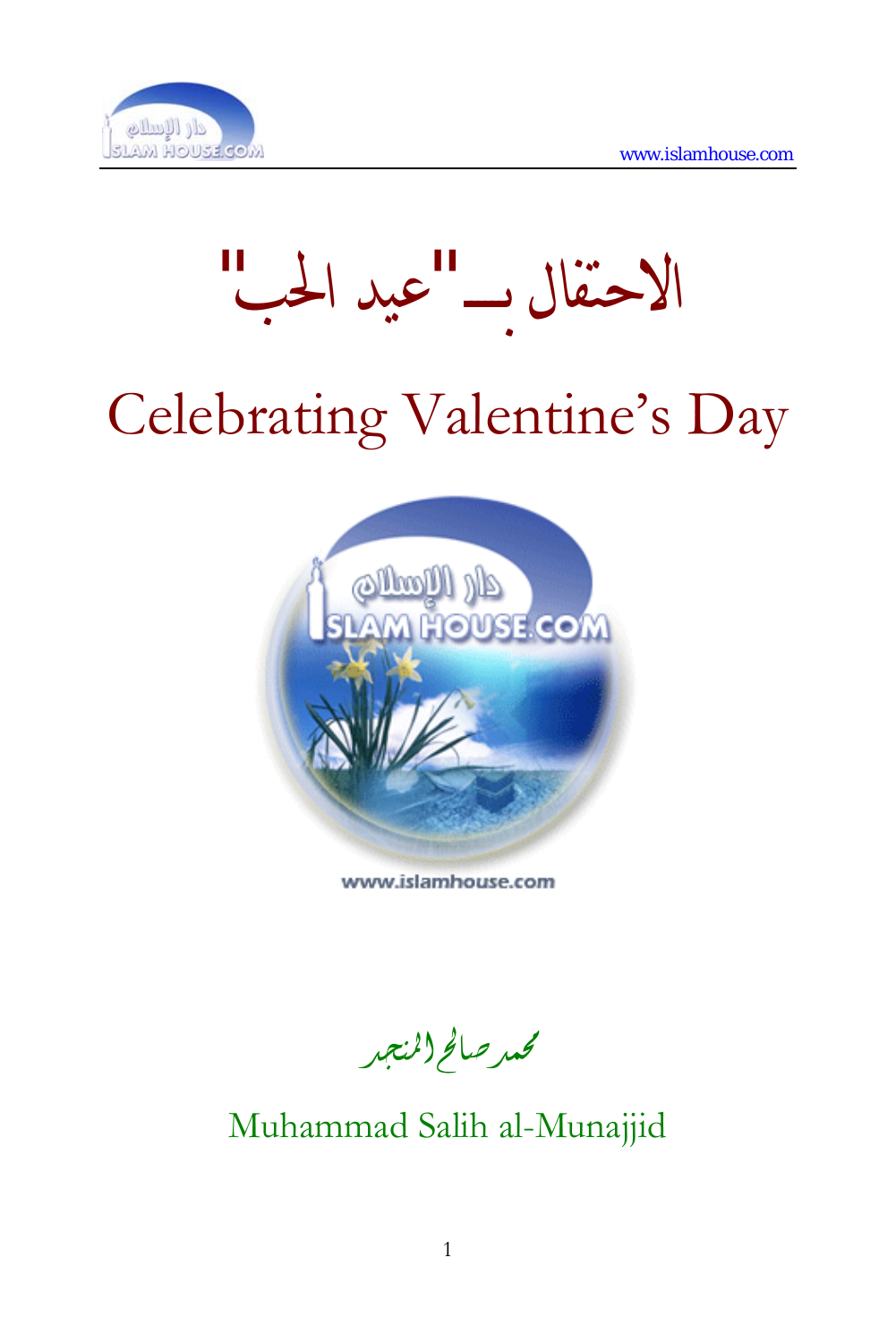

#### © Copyright

All rights reserved. This book may be reproduced for charitable purposes only.

Adapted from **[www.islamqa.com](http://www.islamqa.com/)**. We would like to express our sincere appreciation to those who contributed to the publication of this book. May Allah reward them for their efforts. If you have any corrections, comments, or questions about this publication, please feel free to contact us at:

**[en@islamhouse.com](mailto:en@islamhouse.com?subject=Comments%20about%20book%20%22en3925%22)**



1426 H [3960]

Published by:

The Islamic Propagation Office in Rabwah

Tel. +4454900 - 4916065 Ext. 26 - 27

Email: **[en@islamhouse.com](mailto:en@islamhouse.com?subject=Comments%20about%20book%20%22en3960%22)**

**www.islamhouse.com**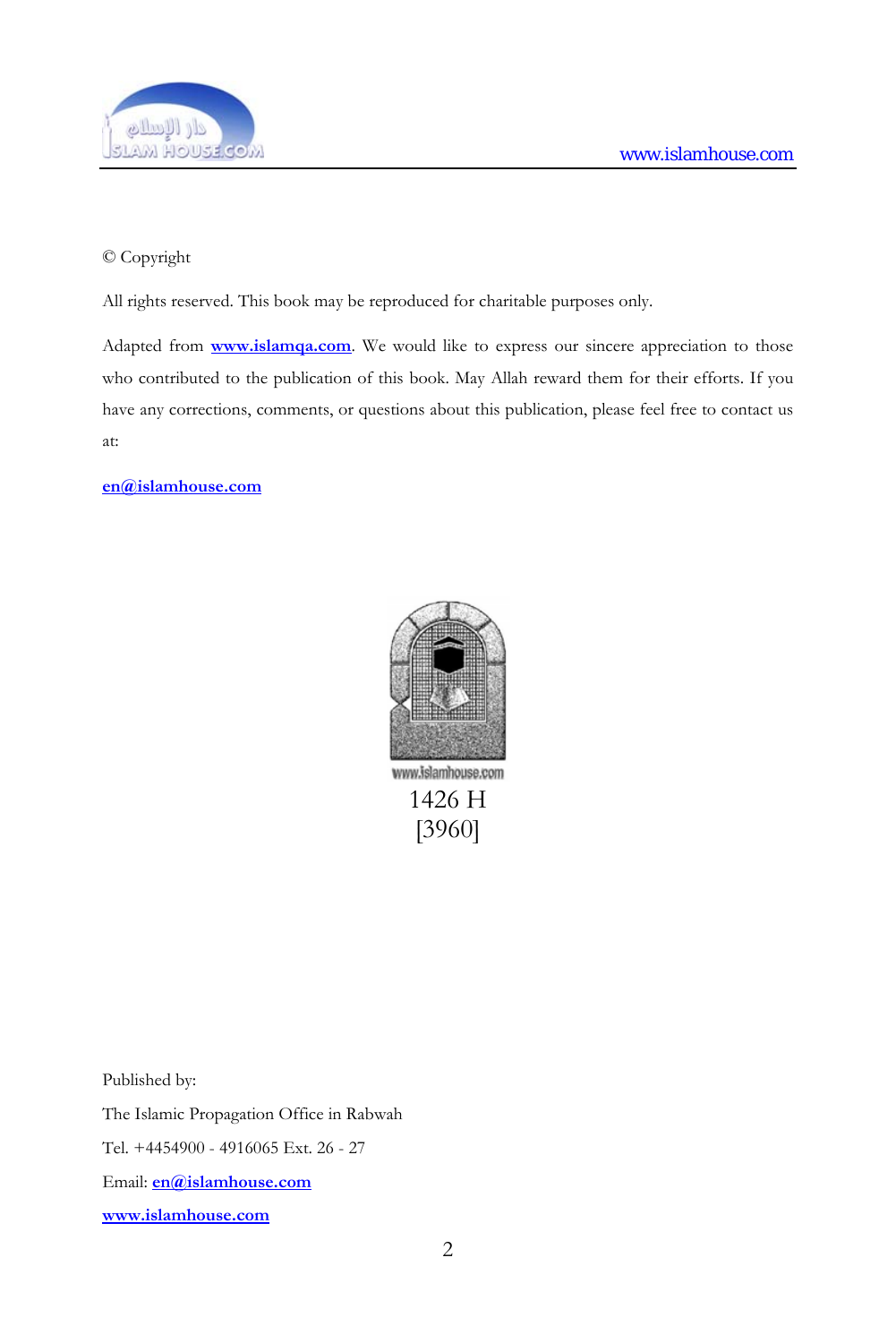

# ويكراه وكالحال أوهرا

Praise be to Allaah, the Lord of the Worlds, and blessings and peace be upon our Prophet Muhammad and upon all his family and companions.

Allaah has chosen for us Islam as our religion and He will not accept any other religion from anyone, as He says:

## **"And whoever seeks a religion other than Islam, it will never be accepted of him, and in the Hereafter he will be one of the losers."** [Aali 'Imraan 3:85]

And the Prophet  $(\frac{1}{2})$  told us that groups of his ummah would follow the enemies of Allaah in some of their rituals and customs, as it says in the hadeeth of Abu Sa'eed al-Khudri ( $\gg$ ), who narrated that the Prophet (,) said:

**"You will certainly follow the ways of those who came before you, span by span, cubit by cubit, until even if they were to enter a lizard's hole, you would follow them."** We said, **"O Messenger of Allaah, (do you mean) the Jews and Christians?"** He said, **"Who else!?"**(Narrated by al-Bukhaari in al-I'tisaam bi'l-Kitaab wa'l-Sunnah, Baab Qawl al-Nabi (1) La tattabi'unna Sanan man kaana qablakum, 8/151; and by Muslim in Kitaab al-'Ilm, Baab Ittibaa' Sanan al-Yahood wa'l-Nasaara, 4/2054)

What the Prophet (.) spoke of has indeed come to pass and has become widespread in recent times, in many of the Muslim countries. Many of the Muslims follow the enemies of Allaah in many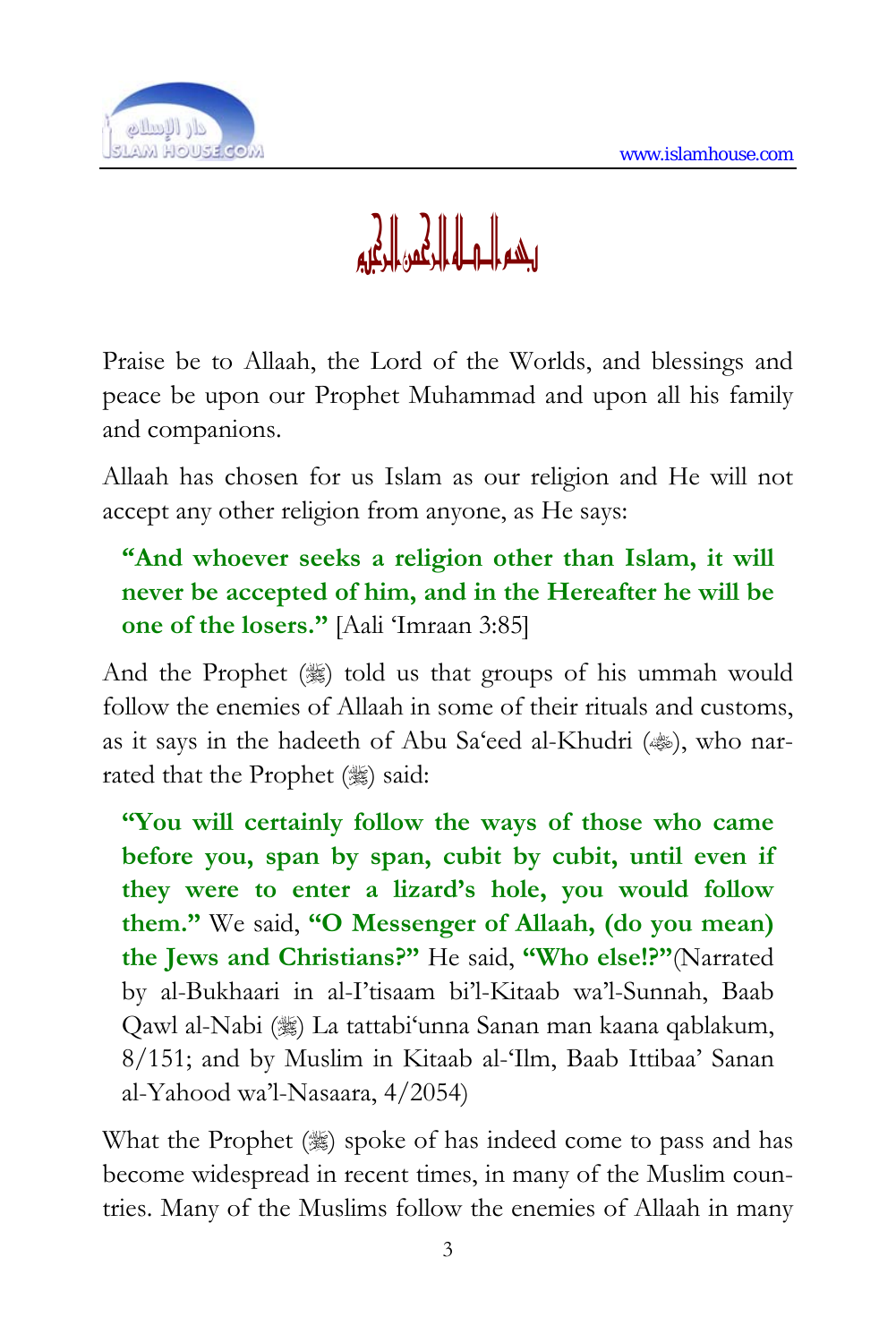

of their customs and ways of behaving, and imitate them in some of their rituals and in celebrating their holidays.

The matter has been made even worse by the opening up of mass communications between peoples, whereby the rituals and customs of the kuffaar are now transmitted with the glamorous adornment of sound and image from their countries into the Muslim countries, via satellite TV and the World Wide Web (Internet). Many Muslims have been deceived by their glamour.

In recent years, a new phenomenon has spread among the Muslim youth – males and females alike – which does not bode well. This is manifested in their imitation of the Christians in their celebration of the Valentine's Day, which has led the scholars and daa'iyahs to explain the rulings of sharee'ah concerning that, out of sincerity towards Allaah, His Messenger, the leaders of the Muslims and their common folk, so that Muslims may have a clear understanding of this issue and so that they will not fall into that which will undermine the belief ('aqeedah) with which Allaah has blessed them.

This is a brief discussion of the origins, development and purpose of this holiday, and what the Muslim should do with regard to it.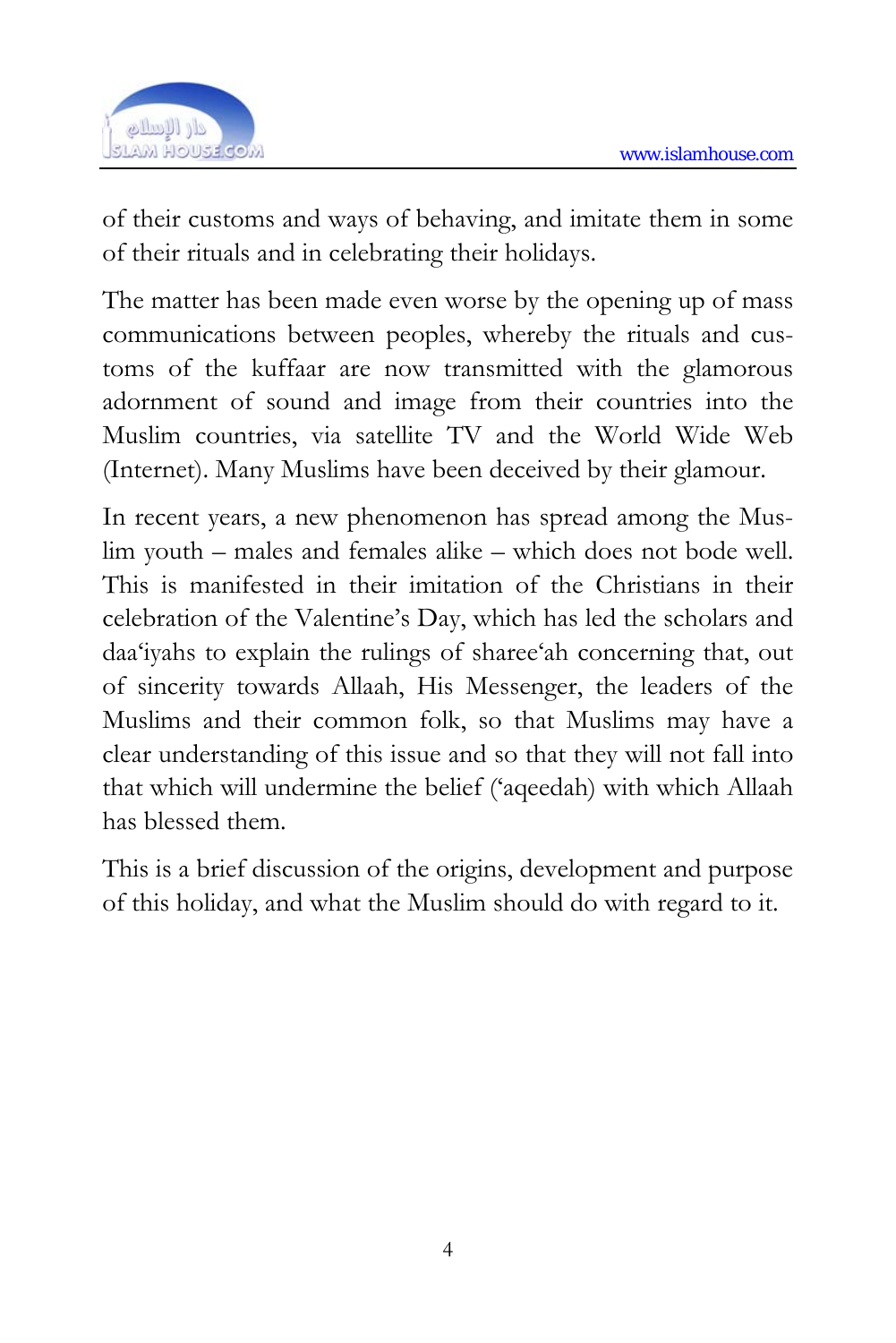

#### **The Story of the Festival of Love (Valentine's Day)**

The Festival of Love was one of the festivals of the pagan Romans, when paganism was the prevalent religion of the Romans more than seventeen centuries ago. In the pagan Roman concept, it was an expression of "spiritual love".

There were myths associated with this pagan festival of the Romans, which persisted with their Christian heirs. Among the most famous of these myths was the Roman belief that Romulus, the founder of Rome, was suckled one day by a she-wolf, which gave him strength and wisdom.

The Romans used to celebrate this event in mid-February each year with a big festival. One of the rituals of this festival was the sacrifice of a dog and a goat. Two strong and muscular youths would daub the blood of the dog and goat onto their bodies, then they would wash the blood away with milk. After that there would be a great parade, with these two youths at its head, which would go about the streets. The two youths would have pieces of leather with which they would hit everyone who crossed their path. The Roman women would welcome these blows, because they believed that they could prevent or cure infertility.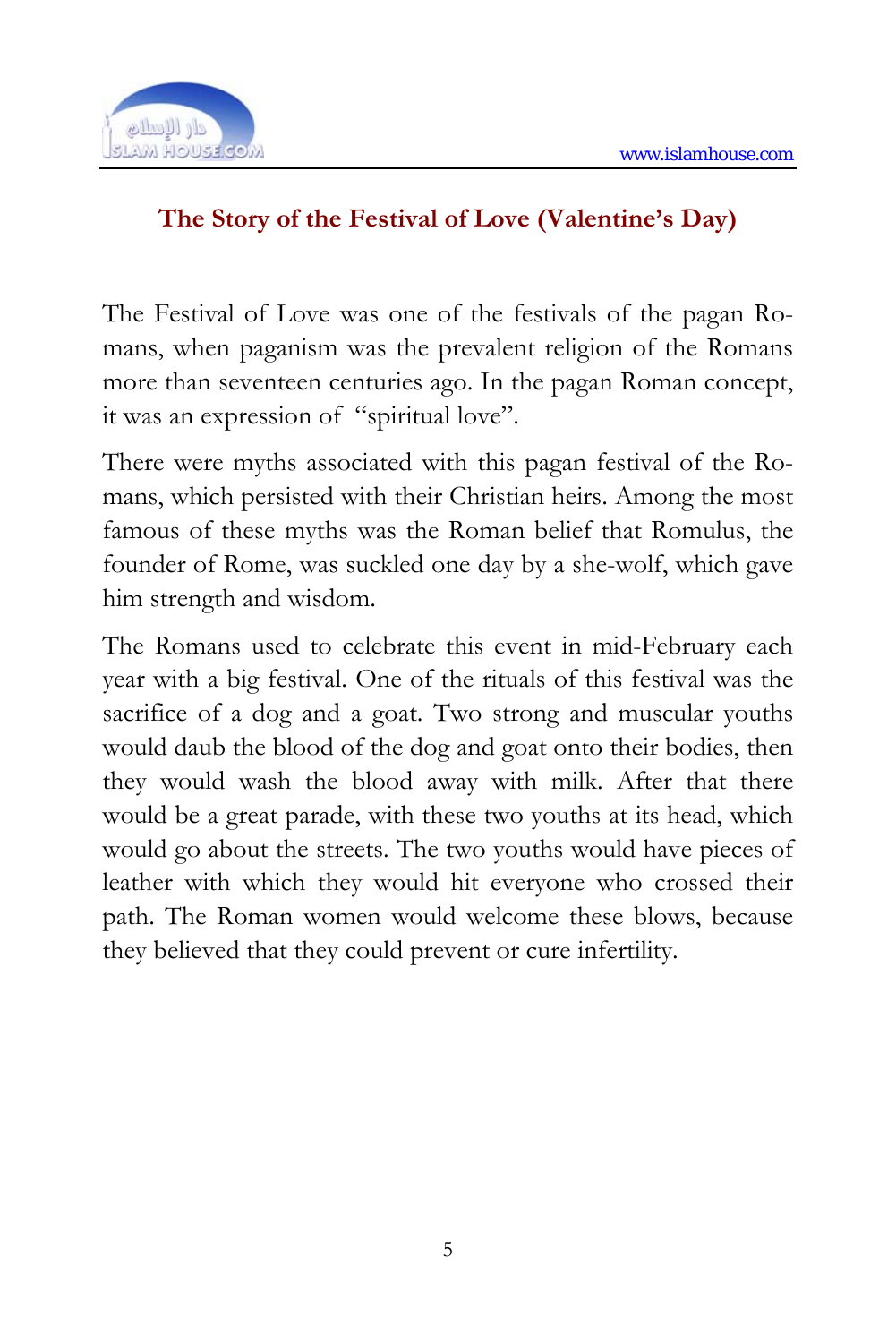

#### **The Connection between Saint Valentine and this Festival**

Saint Valentine is a name which is given to two of the ancient "martyrs" of the Christian Church. It was said that there were two of them, or that there was only one, who died in Rome as the result of the persecution of the Gothic leader Claudius, c. 296 CE. In 350 CE, a church was built in Rome on the site of the place where he died, to perpetuate his memory.

When the Romans embraced Christianity, they continued to celebrate the Feast of Love mentioned above, but they changed it from the pagan concept of "spiritual love" to another concept known as the "martyrs of love", represented by Saint Valentine who had advocated love and peace, for which cause he was martyred, according to their claims. It was also called the Feast of Lovers, and Saint Valentine was considered to be the patron saint of lovers.

One of their false beliefs connected with this festival was that the names of girls who had reached marriageable age would be written on small rolls of paper and placed in a dish on a table. Then the young men who wanted to get married would be called, and each of them would pick a piece of paper. He would put himself at the service of the girl whose name he had drawn for one year, so that they could find out about one another. Then they would get married, or they would repeat the same process again on the day of the festival in the following year.

The Christian clergy reacted against this tradition, which they considered to have a corrupting influence on the morals of young men and women. It was abolished in Italy, where it had been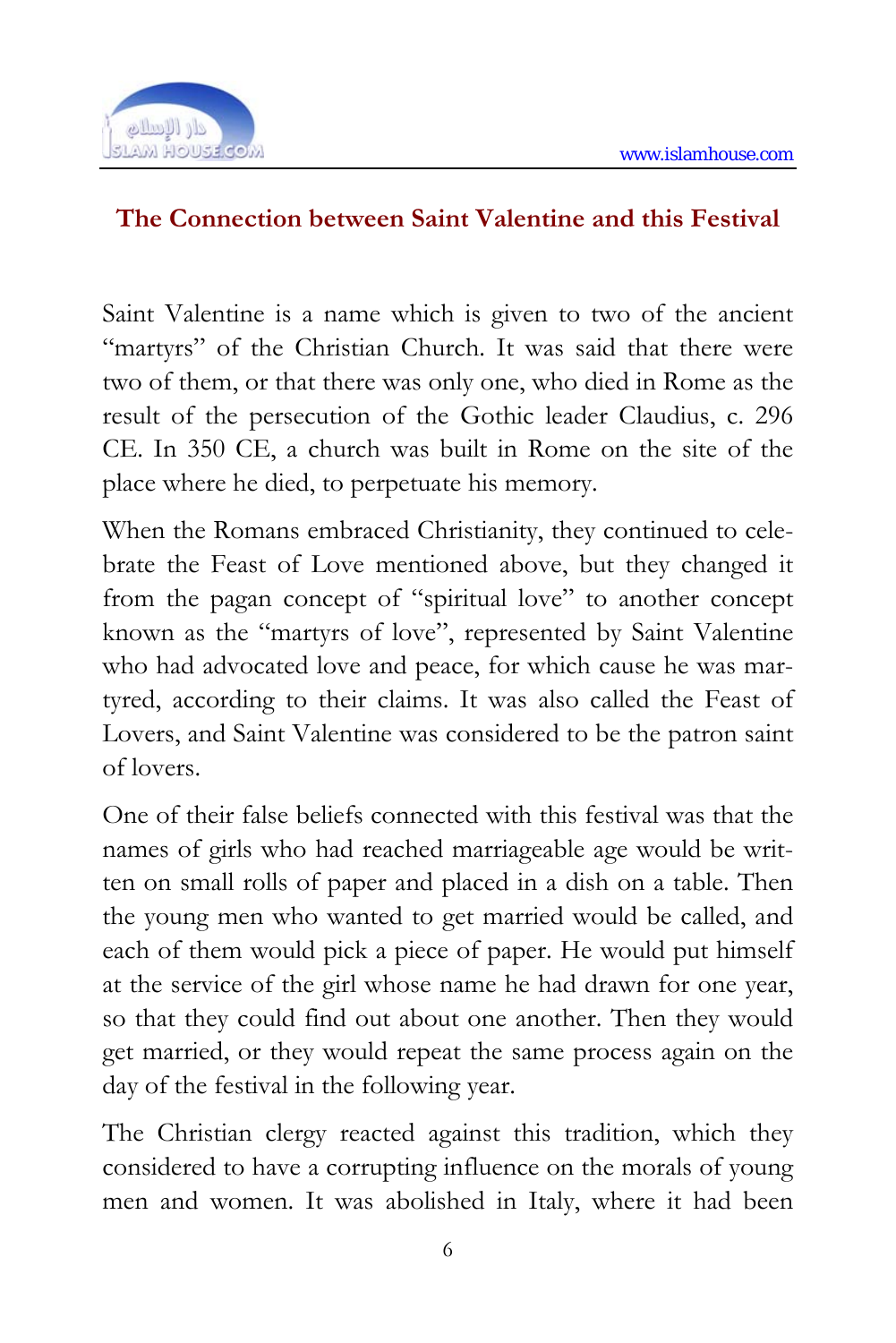

well-known, then it was revived in the eighteenth and nineteenth centuries, when in some western countries there appeared shops which sold small books called "Valentine's books", which contained love poems, from which the one who wanted to send a greeting to his sweetheart could choose. They also contained suggestions for writing love letters.

It was also said concerning the origins of this holiday that when the Romans became Christian, after Christianity had become widespread, the Roman emperor Claudius II decreed in the third century CE that soldiers should not get married, because marriage would distract them from the wars they used to fight. This decree was opposed by Saint Valentine, who started to perform marriages for the soldiers in secret. When the emperor found out about that, he threw him in jail and sentenced him to execution. In prison, he (Saint Valentine) fell in love with the jailer's daughter, but this was a secret because according to Christian laws, priests and monks were forbidden to marry or fall in love. But he is still regarded highly by the Christians because of his steadfastness in adhering to Christianity when the emperor offered to pardon him if he forsook Christianity and worshipped the Roman gods; then he would be one of his closest confidantes and he would make him his son-in-law. But Valentine refused this offer and preferred Christianity, so he was executed on 14 February 270 CE, on the eve of February 15, the festival of Lupercalis. So this day was named for this saint.

In "The Story of Civilization", it says that the Church devised a calendar in which every day was designated as the feast day of one of the saints. In England, Saint Valentine's Day was to come at the end of winter. When that day came, according to them, the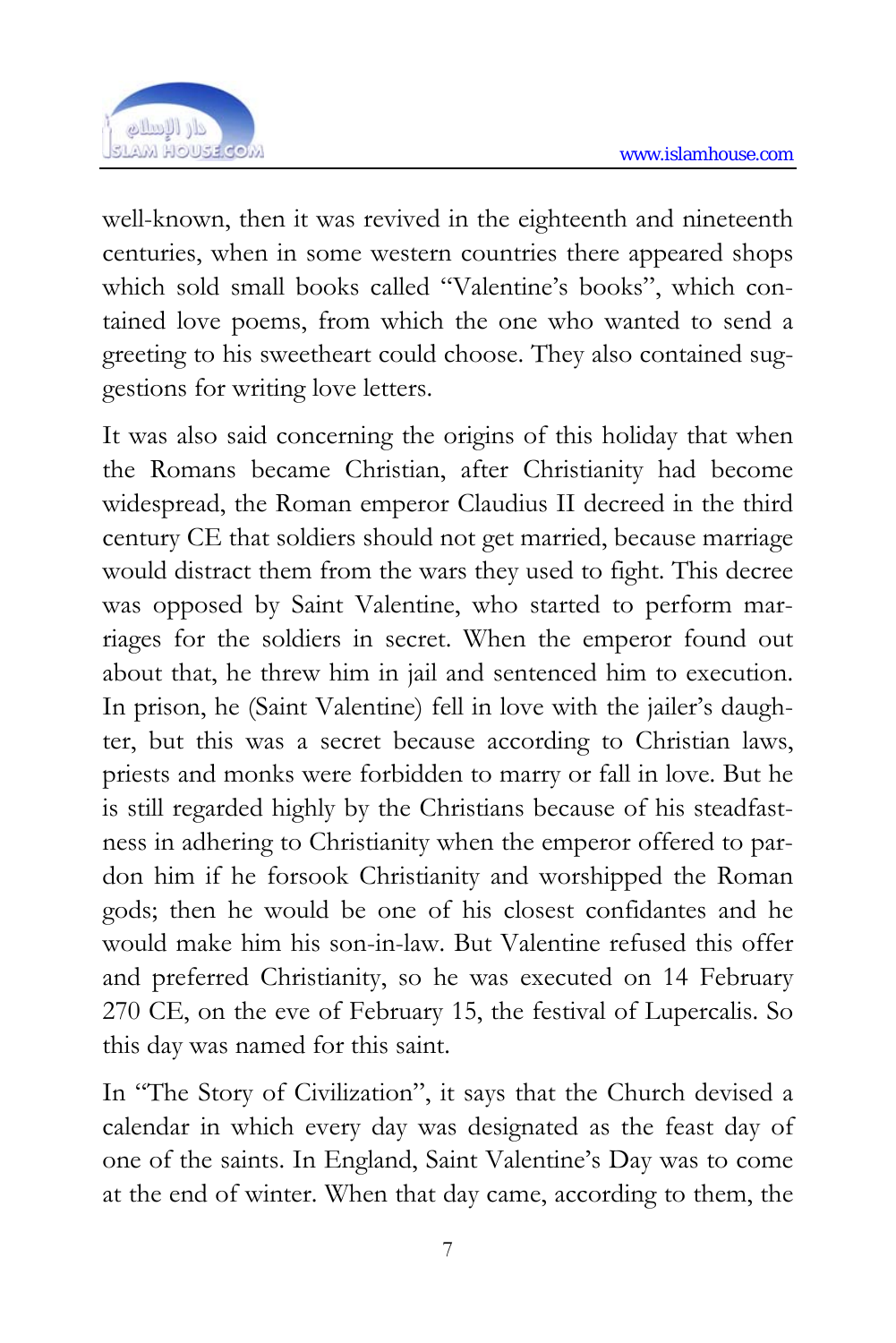

birds mated enthusiastically in the forests, and the young men would put flowers on the windowsills of the homes of the girls whom they loved. ("The Story of Civilization" by Will Durant, 15/23)

The Pope designated the day of the death of Saint Valentine, February 14, 270 CE, as a festival of love. Who is the Pope? He is the "the archbishop, the supreme pontiff of the universal church, the successor of Saint Peter." Look at this "archbishop" and how he prescribed for them the observance of this festival which was an innovation in their religion. This reminds us of what Allaah says:

**"They (Jews and Christians) took their rabbis and their monks to be their lords besides Allaah (by obeying them in things which they made lawful or unlawful according to their own desires without being ordered by Allaah)…"**  [al-Tawbah 9:31]

It was narrated that 'Adiy ibn Haatim said:

**"I came to the Prophet (peace and blessings of Allaah be upon him) wearing a gold cross around my neck. He said, 'O 'Adiy, cast aside this idol.' And I heard him reciting from Soorat Baraa`ah [al-Tawbah]:** 

**'They (Jews and Christians) took their rabbis and their monks to be their lords besides Allaah.'** 

**He said: 'They do not worship them, but when they permit them something they accept it as permitted, and when they forbid them something they accept it as forbidden.' "** (Narrated by al-Tirmidhi and it is a hasan hadeeth.)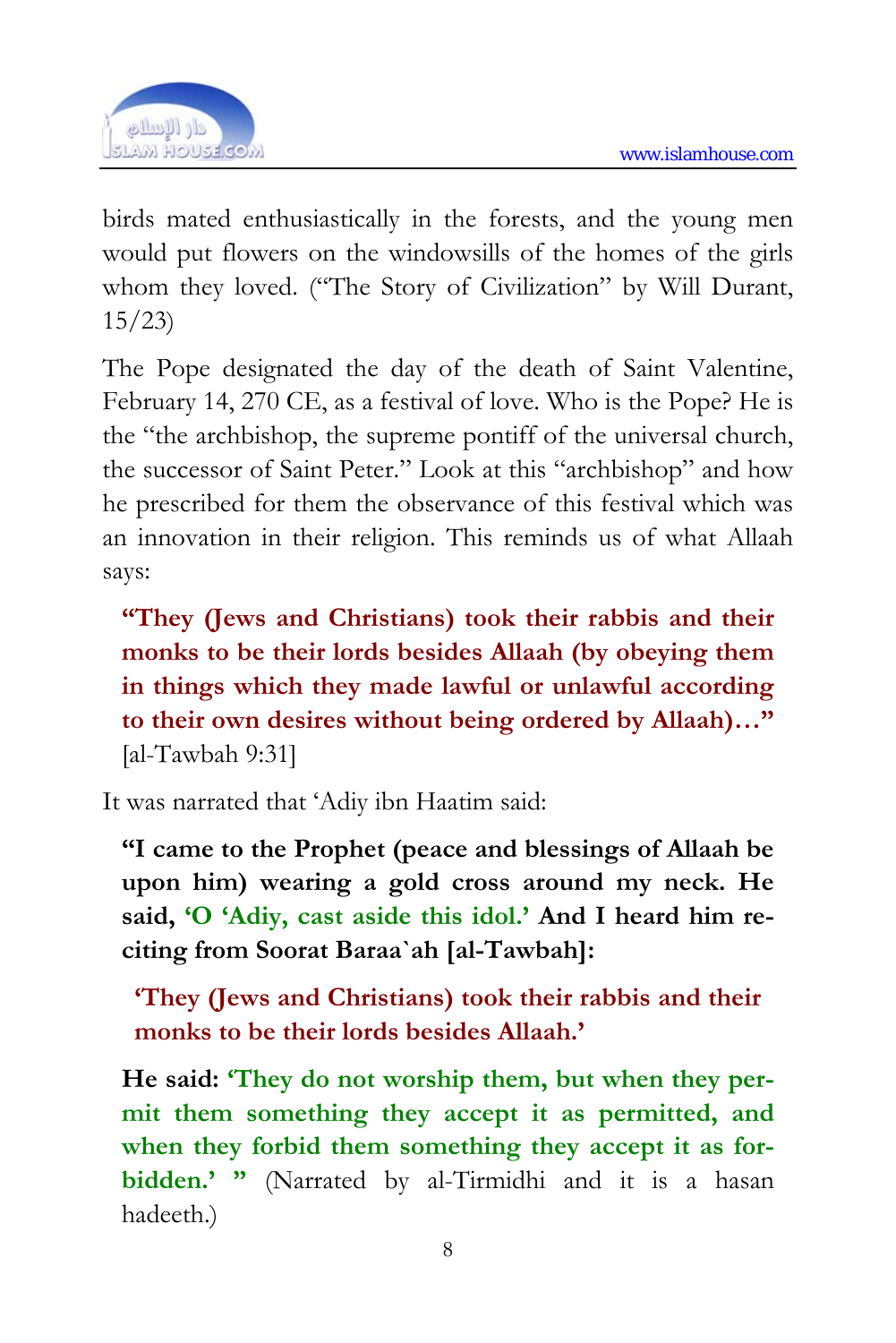

Among the most important symbols of this holiday

1 - Expressing joy and happiness on this occasion, as on their other major festivals.

2 - Exchanging red roses, which are an expression of love, the "spiritual love" of the pagans or the "love" of the Christians. Hence it is known to them as the Feast of Lovers.

3 - The sending of greetings cards. On some of these cards are pictures of "Cupid", who appears as a child with two wings, carrying a bow and arrows. This was the god of love of the pagan Romans – exalted be Allaah far above their fabrications and their association of others with Him.

4 - Exchange of words of love and desire in the greetings cards which they send to one another, in verse, prose and short phrases. Some of the cards contain comical pictures and funny words, and they often contain the phrase "be my Valentine". This represents the Christian concept of this festival after it was taken from the pagan concept.

5 - In many western countries, parties are held during the day and in the evening, where there is mixing of men and women, and dancing. Many of them send gifts such as roses and boxes of chocolates to their wives, friends and those whom they love.

Anyone who looks at what is said above about the myths surrounding this pagan festival will clearly understand the following:

**Firstly:** That its origins lie in the pagan beliefs of the Romans, where it was an expression of the spiritual love of the idols which they used to worship instead of Allaah. Whoever celebrates it is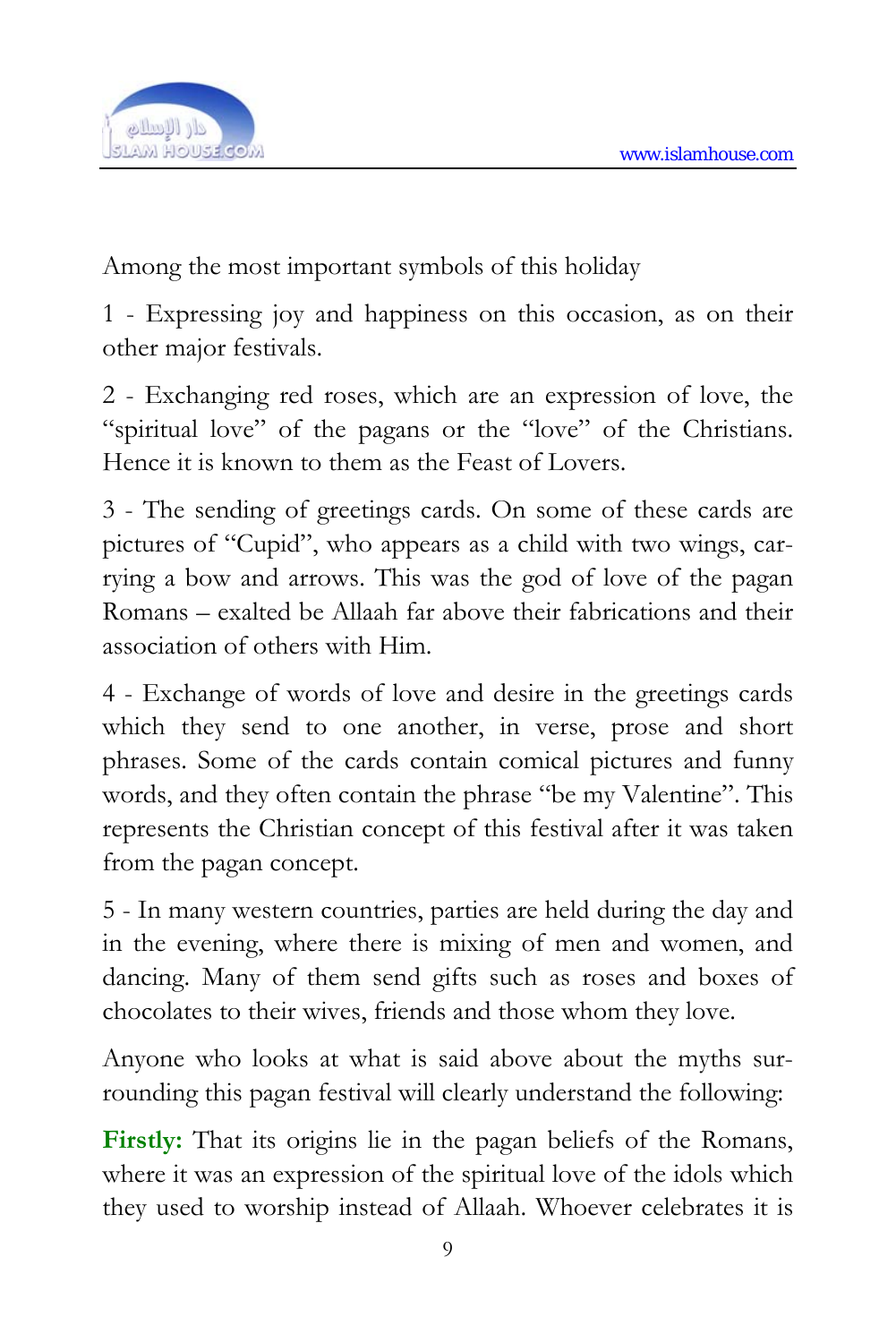

celebrating an occasion of shirk on which the idols are venerated. Allaah says:

**"Verily, whosoever sets up partners (in worship) with Allaah, then Allaah has forbidden Paradise to him, and the Fire will be his abode. And for the Zaalimoon (polytheists and wrongdoers) there are no helpers."** [al-Maa'idah 5:72]

**Secondly:** That the development of this festival among the Romans was connected to myths and legends which no sound mind can accept, let alone the mind of the Muslim who believes in Allaah and His Messengers (1). Can anyone of sound mind believe that a she-wolf suckled the founder of the city of Rome and gave him strength and wisdom. Moreover, these myths go against the belief ('aqeedah) of the Muslim, because the One Who bestows strength and wisdom is the Creator, may He be glorified and exalted, not the milk of a she-wolf! The same applies to the myth that their idols could protect them from evil or keep wolves away from their flocks.

**Thirdly:** Among the ugly rituals of the Romans on this day was the sacrifice of a dog and a goat, the daubing of their blood onto two youths then washing the blood off with milk, etc… This is something that would cause revulsion in anyone of a sound nature, and it is unacceptable to the sound mind.

**Fourthly:** The connection between Saint Valentine and this festival has been questioned by many sources, and it considered to be far from definite. It would have been better for the Christians to reject this pagan festival in which they imitated the pagans. So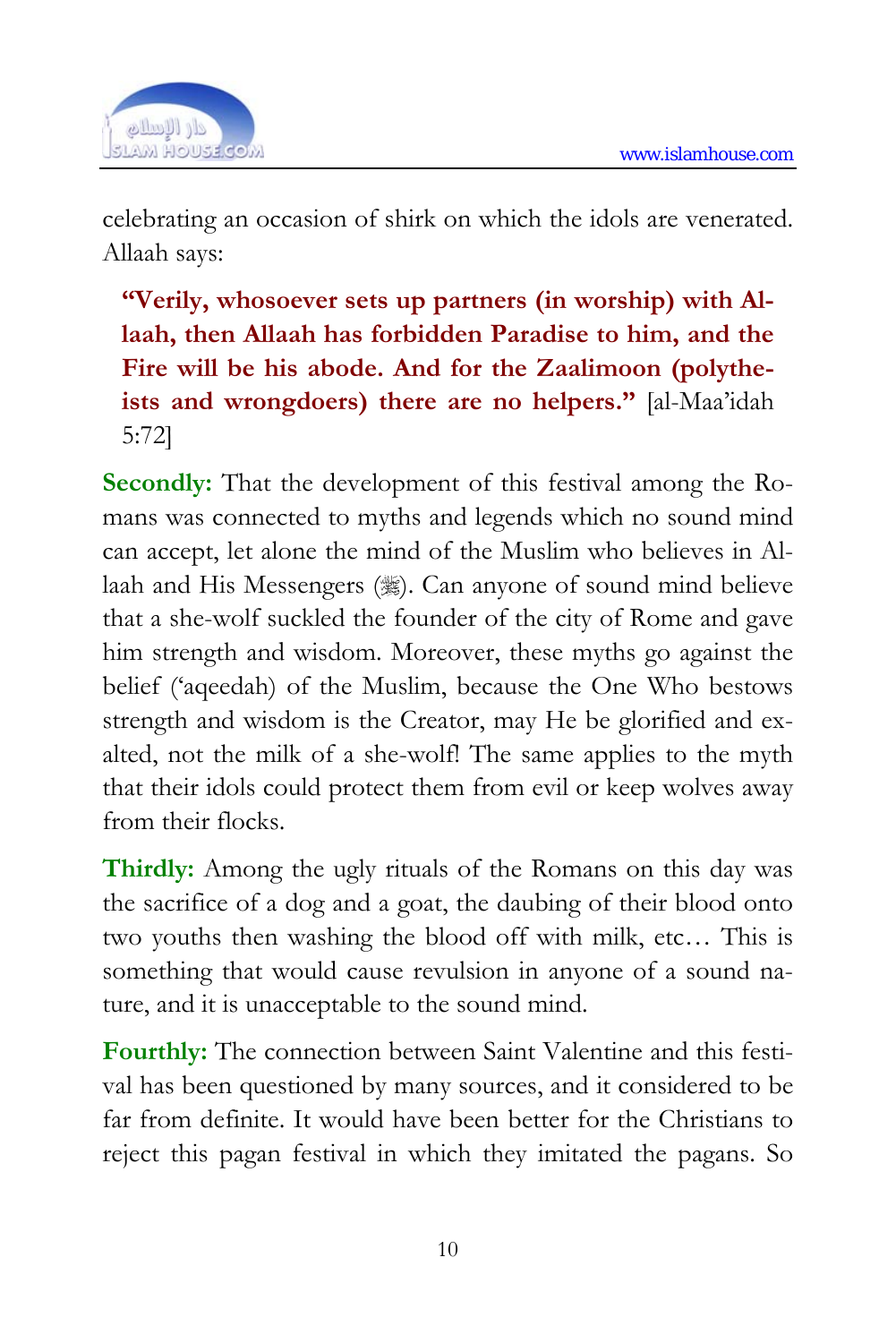

how about us Muslims, who are commanded to be different from the Christians and the pagans before them?

**Fifthly:** This festival was denounced by the Christian clergy in Italy, the bastion of Catholicism, because it was spreading bad attitudes and having an adverse effect on the minds of young men and women. So it is better for the Muslims to reject it, warn others against it and to fulfill their duty towards it of enjoining what is good and forbidding what is evil.

#### **Someone may ask: why do we Muslims not celebrate this festival?**

This question may be answered in several ways:

1. In Islam, the festivals are clearly defined and well established, and no additions or subtractions may be accepted. They are an essential part of our worship and there is no room for ijtihaad or personal opinion. They have been prescribed for us by Allaah and His Messenger (3). Ibn Taymiyah (may Allaah have mercy on him) said:

"Festivals are part of the laws, clear way and religious ceremonies of which Allaah says:

**"To each among you, We have prescribed a law and a clear way."** [al-Maa'idah 5:48]

**'For every nation We have ordained religious ceremonies which they must follow.'** [al-Hajj 22:67]

…like the qiblah (direction faced in prayer), prayer and fasting. So there is no difference between joining them in their festival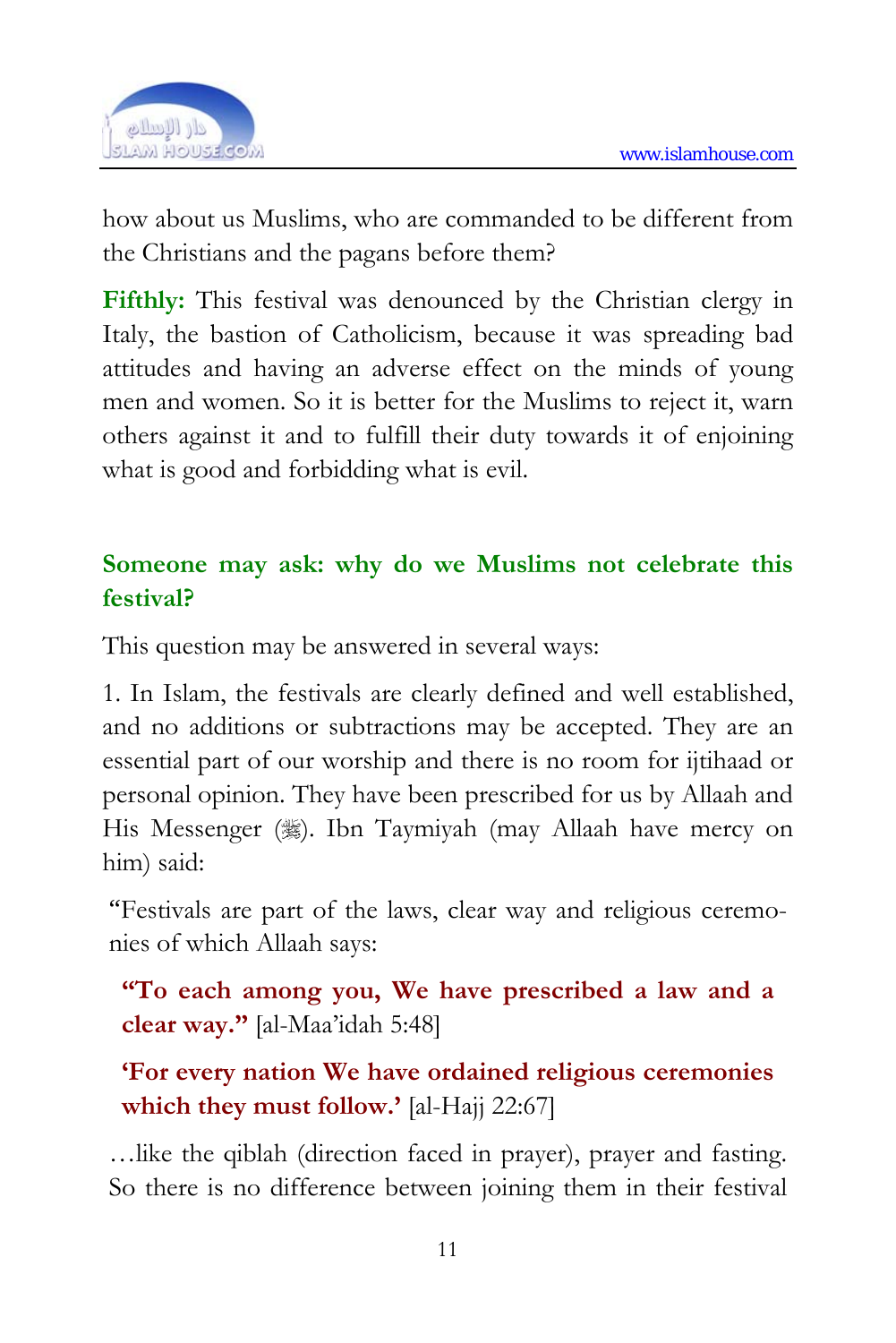

and joining them in their other rituals. Agreeing with the whole festival is agreeing with kufr. Agreeing with some of their minor issues is the same as agreeing with them in some of the branches of kufr. Festivals are the most distinctive things by which religions are told apart, so whoever celebrates their festivals is agreeing with the most distinctive rituals of kufr. Undoubtedly going along with them in their festivals may in some cases lead to kufr. Dabbling in these things, at the very least, is a sin. The Prophet ( $\frac{1}{2}$ ) referred to the fact that every nation has its own festivals when he said:

**'Every nation has its own Eid, and this is our Eid.'** (al-Bukhaari , 952, Muslim, 1892)." (al-Iqtidaa´, 1/471-472)

Because Valentine's Day goes back to Roman times, not Islamic times, this means that it is something which belongs exclusively to the Christians, not to Islam, and the Muslims have no share and no part in it. If every nation has its own festivals, as the Prophet (:) said:

"Every nation has its Eid." (al-Bukhaari and Muslim)

…then this means that every nation should be distinguished by its festivals. If the Christians have a festival and the Jews have a festival, which belongs exclusively to them, then no Muslim should join in with them, just as he does not share their religion or their direction of prayer.

2. Celebrating Valentine's Day means resembling or imitating the pagan Romans, then the Christian People of the Book in their imitation of the Romans in something that was not a part of their religion. If it is not allowed to imitate the Christians in things that really are part of their religion – but not part of our religion –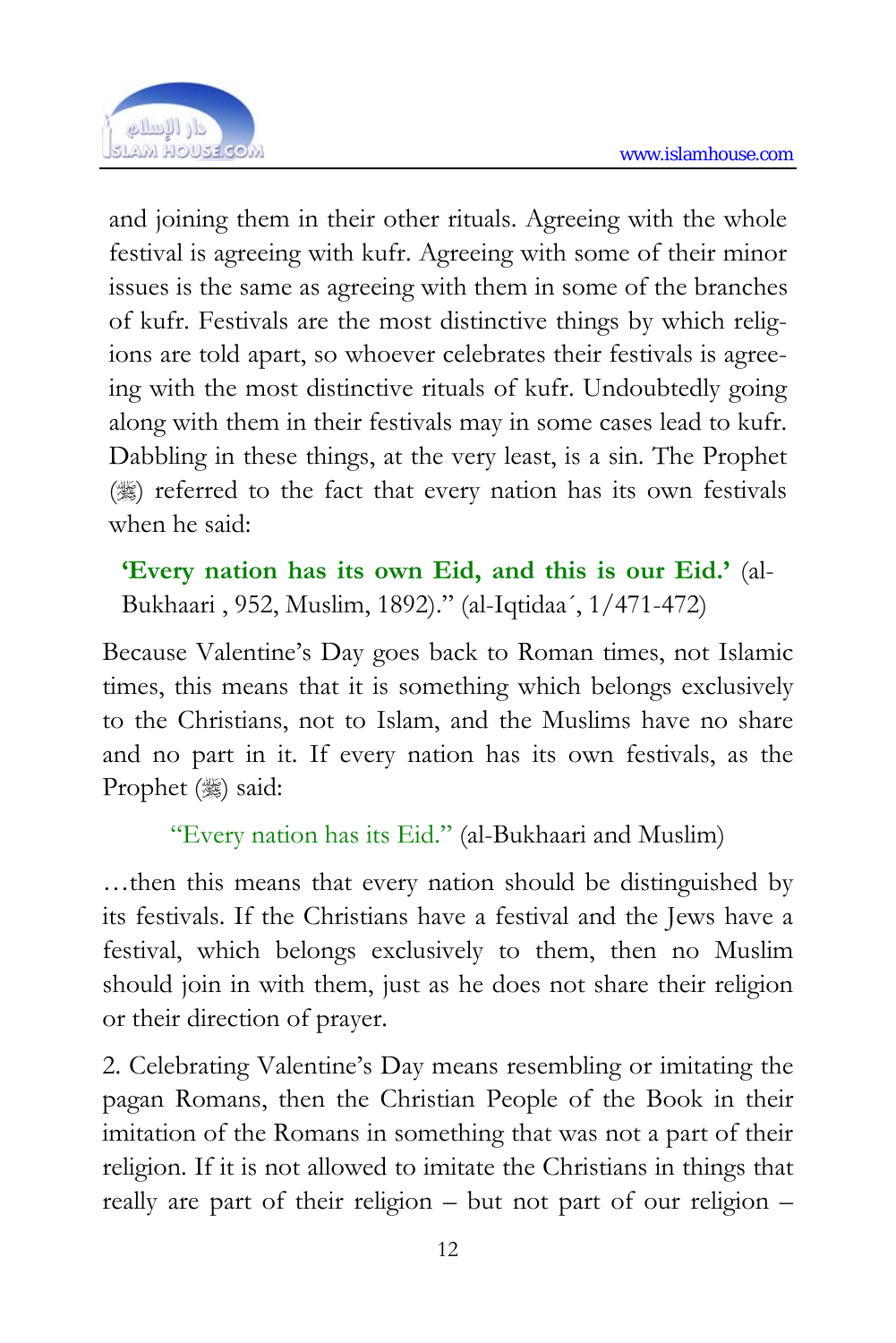

then how about things which they have innovated in their religion in imitation of idol-worshippers?!

Imitating the kuffaar in general – whether they are idolworshippers or People of the Book – is haraam, whether that imitation is of their worship – which is the most serious form – or of their customs and behavior. This is indicated by the Qur`aan, Sunnah and ijmaa' (scholarly consensus):

i) From the Qur`aan: Allaah says:

**"And be not as those who divided and differed among themselves after the clear proofs had come to them. It is they for whom there is an awful torment."** [Aal 'Imraan 3:105]

ii) From the Sunnah: the Prophet  $(\frac{1}{2})$  said:

**"Whoever imitates a people is one of them."** (Ahmad, 2/50; Abu Dawood, 4021)

Shaykh al-Islam (Ibn Taymiyah) said:

"This hadeeth at the very least indicates that it is haraam to imitate them, although the apparent meaning implies that the one who imitates them is a kaafir, as Allaah says:

**'And if any amongst you takes them (as Awliyaa´ [friends, helpers, or allies]), then surely, he is one of them.'** [al-Maa'idah 5:51]." (al-Iqtidaa', 2/722-725)

iii) With regard to ijmaa', Ibn Taymiyah narrated that there was agreement that it is haraam to imitate the kuffaar in their festivals at the time of the Sahaabah (may Allaah be pleased with them), and Ibn al-Qayyim narrated that there was schol-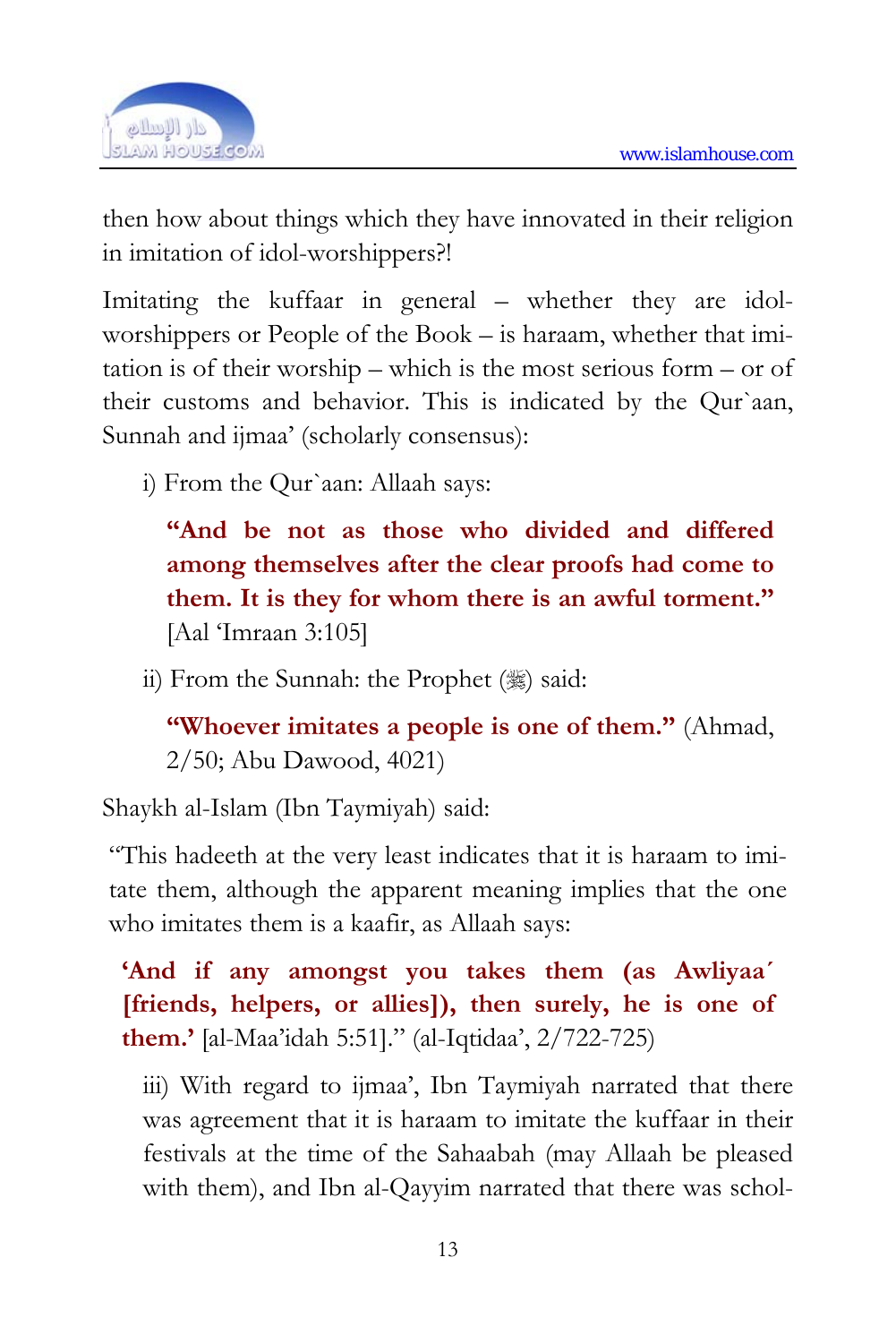

arly consensus on this point. (See al-Iqtidaa', 1/454; Ahkaam Ahl al-Dhimmah, 2/722-725)

Allaah has forbidden imitation of the kuffaar; He has described it as hateful and has warned against the consequences of that, in many aayahs, on many occasions, and in various ways, especially imitation of the kuffaar. Sometimes He does that by forbidding following them or obeying them; sometimes by warning against them or being deceived by their plots, following their opinions, or being influenced by their actions, conduct or attitude. Sometimes He does that by mentioning some of their characteristics that will put the believers off from them and from imitating them. Most of the warnings in the Qur`aan refer to the Jews and hypocrites (munaafiqeen), then the People of the Book in general and the mushrikeen. Allaah tells us in the Qur`aan that imitating and obeying the kuffaar may constitute riddah (apostasy). Allaah also forbids following them, obeying them, or following their whims and desires and bad characteristics.

Prohibition of imitating the kuffaar is one of the basic principles of sharee'ah. Allaah sent His Messenger with guidance and the true religion so that it might prevail over all other religions, and Allaah has perfected His religion for mankind:

### **"This day, I have perfected your religion for you, completed My Favour upon you, and have chosen for you Islam as your religion."** [al-Maa'idah 5:3]

Allaah has made Islam cover all (human) interests at all times and in all places and for all people. So there is no need to adopt the ways of the kuffaar or imitate them.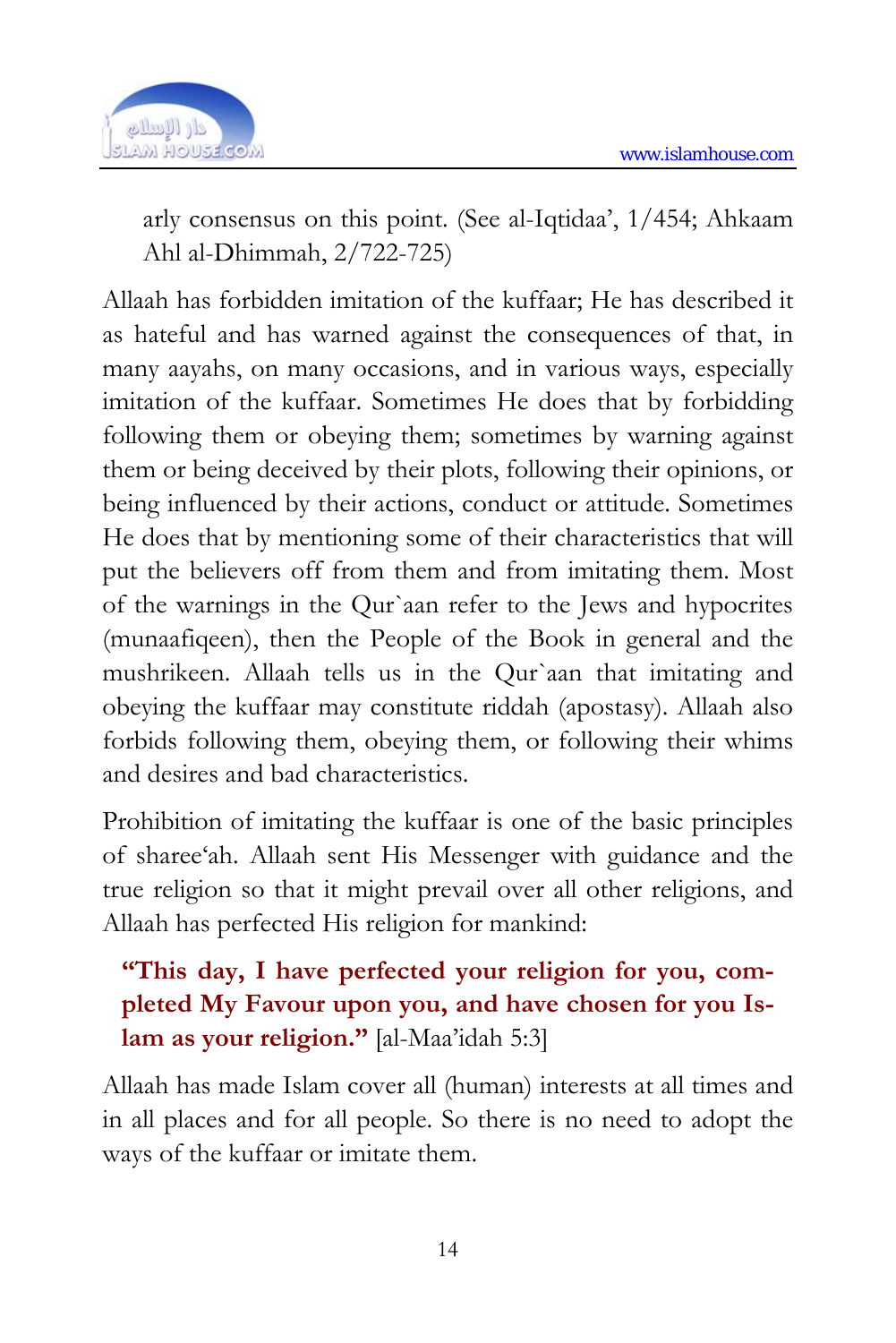

Imitation causes defects in the Muslim personality, such as feelings of inadequacy, inferiority, weakness and defeatism, then it leads to shunning and keeping away from the path and laws of Allaah. Experience has shown that admiration for the kuffaar and imitation of them causes people to love them, have complete faith in them and take them as friends and helpers, and to reject Islam and its people, its heroes, its legacy and values, and become ignorant of all of that.

3. The purpose of Valentine's Day in these times is to spread love between all people, believers and disbelievers alike. Undoubtedly it is haraam to love the kaafirs. Allaah says:

**"You (O Muhammad) will not find any people who believe in Allaah and the Last Day, making friendship with those who oppose Allaah and His Messenger (Muhammad), even though they were their fathers or their sons or their brothers or their kindred (people)…"** [al-Mujaadilah 58:22]

Shaykh al-Islam Ibn Taymiyah (may Allaah have mercy on him) said: **"Allaah tells us that there is no believer who takes a kaafir as a close friend. Whoever takes a kaafir as a close friend is not a believer. Outward imitation may be taken as a sign of love, so it is haraam."** (al-Iqtidaa', 1/490)

4. The love referred to in this festival ever since the Christians revived it is romantic love outside the framework of marriage. The result of that is the spread of zinaa (fornication and adultery) and immorality. Hence the Christian clergy opposed it at some stage and abolished it, then it came back again.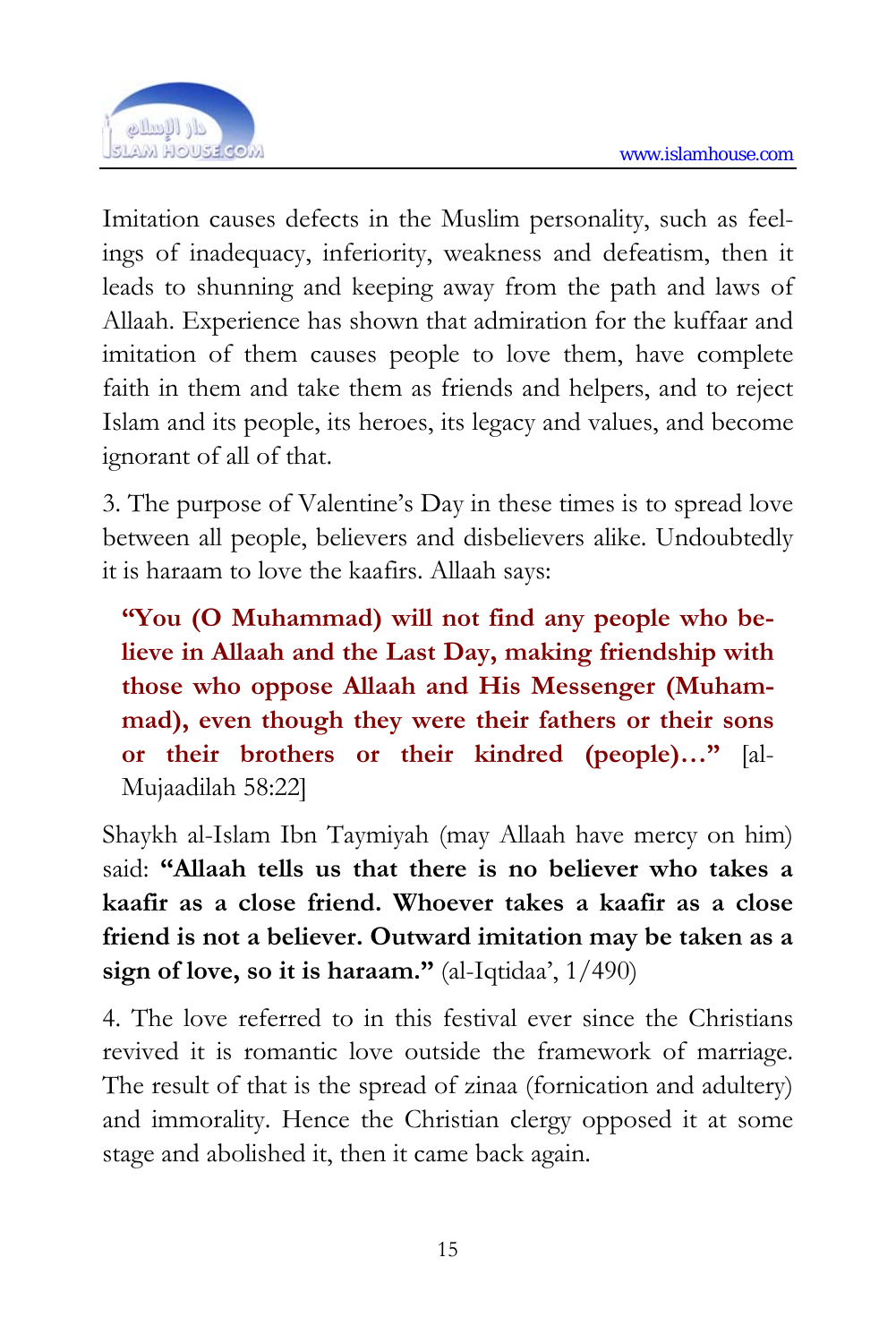

Most of the young people celebrate it because it lets them fulfill their desires, without thinking of the issues of imitation and resembling that are involved. Look at this tragedy, where they go so far as to commit major sins such as zinaa (fornication) and the like, by imitating the Christians in something which is part of their worship and which may even be kufr.

Some people may wonder, and say, you mean to deprive us of love, but in this day and age we express our feelings and emotions – what is so wrong with that.

We say:

**Firstly:** It is a mistake to confuse what they call the day with what the real intentions are behind it. The love referred to on this day is romantic love, taking mistresses and lovers, boyfriends and girlfriends. It is known to be a day of promiscuity and sex for them, with no restraints or restrictions… They are not talking of pure love between a man and his wife or a woman and her husband, or at least they do not distinguish between the legitimate love in the relationship between husband and wife, and the forbidden love of mistresses and lovers. This festival for them is a means for everyone to express love.

**Secondly:** Expression of feelings and emotions is not a justification for the Muslim to allocate a day for celebration based on his own thoughts and ideas, and to call it a festival, or make it like a festival or Eid. So how about when it is one of the festivals of the kuffaar?

In Islam, a husband loves his wife throughout the year, and he expresses that love towards her with gifts, in verse and in prose,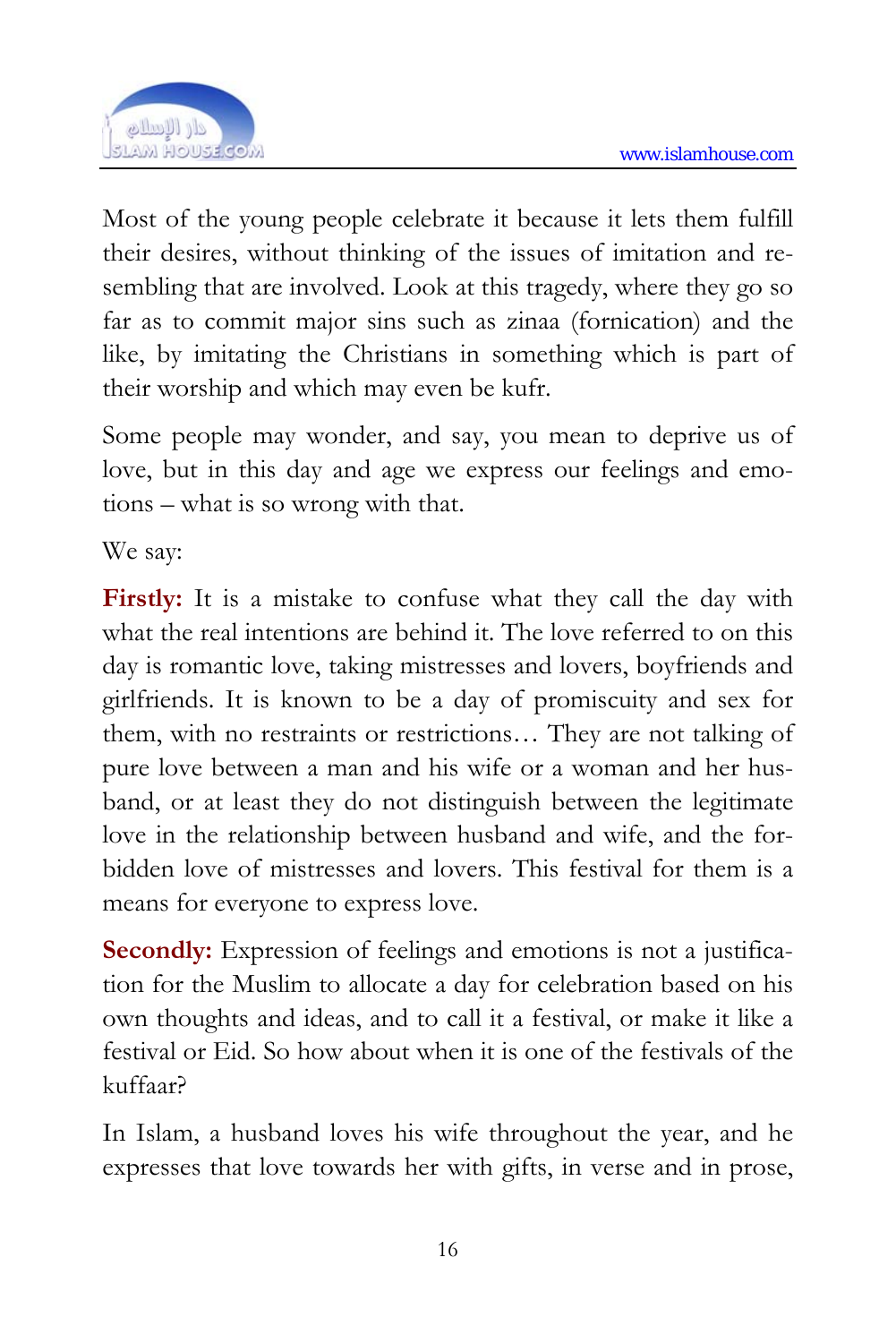

in letters and in other ways, throughout the years – not just on one day of the year.

**Thirdly:** There is no religion which encourages its followers to love and care for one another more than Islam does. This applies at all times and in all circumstances, not just on one particular day. Indeed, Islam encourages us to express our emotions and love at all times, as the Prophet (,) said:

**"If a man loves his brother, let him tell him that he loves him."** (narrated by Abu Dawood, 5124; al-Tirmidhi, 2329; it is saheeh)

And he said:

**"By the One in Whose hand is my soul, you will not enter Paradise until you truly believe, and you will not truly believe until you love one another. Shall I not tell you of something that, if you do it, you will love one another? Spread (the greeting of) salaam amongst yourselves."**  (Narrated by Muslim, 54)

Fourthly: Love in Islam is more general and more comprehensive; it is not restricted only to one kind of love, that between a man and a woman. There are many more kinds of love. There is the love of Allaah, love of His Messenger  $(\frac{1}{2})$  and his companions (may Allaah be pleased with them), love for good and righteous people, love and support for the religion, love of martyrdom for the sake of Allaah. There are many kinds of love. It is a dangerous mistake to restrict this broad meaning to this one kind of love.

**Fifthly:** What these people think, that love before marriage is a good thing, is wrong, as has been proven in studies and by real-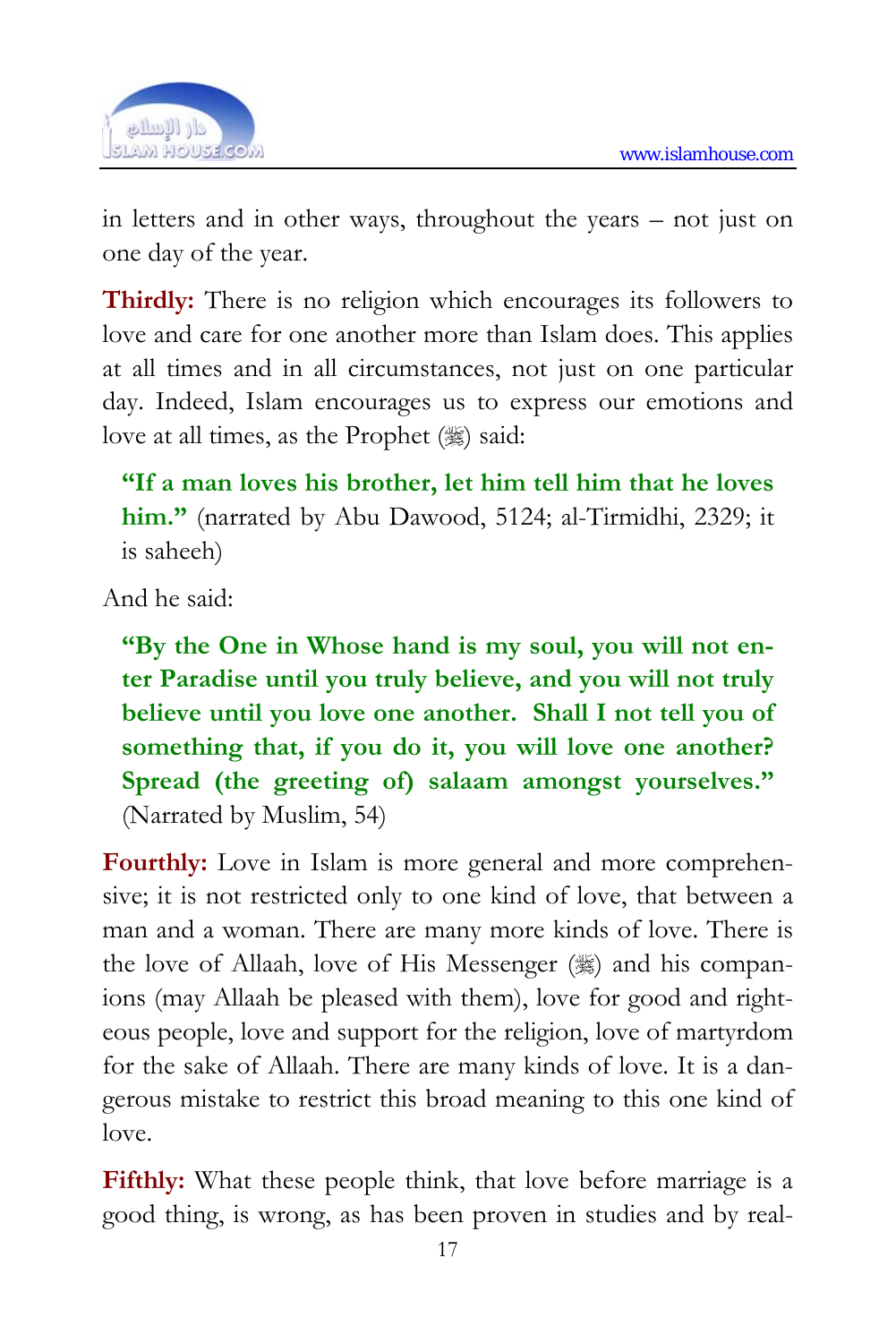

life experience. In a study conducted by the University of Cairo, on what they called "love marriage" and "traditional marriage", the following was stated:

In marriages which came after a love story, 88% of cases ended in failure, i.e., the success rate was not more than 12%. But in cases of what the study calls traditional marriage, 70% were successful. In other words, the success rate in marriages described as traditional was six times more than those described as "love marriages." (Risaalah ila Mu´minah, p. 255)

Now let us look at the state of affairs in western societies where Valentine's Day is celebrated, and ask, what is the state of marriage relationships in those societies, and do these celebrations have any positive effect on interactions between husbands and wives?

Their own studies and statistics show the following:

1 - In an American study done in 1407 AH/1987 CE, it states that 79% of men beat their womenfolk, especially if they are married…! (al-Qabas newspaper, 15/2/1988)

2 - A study carried out by the National American Office for Mental Health states the following:

17% of women who go to emergency rooms are victims of beatings by their husbands or boyfriends .

83% of those who have previously been admitted to hospital at least once for treatment of injuries, were admitted as a result of beating.

The study added that there are more women who do not go to hospital for treatment, but deal with their injuries at home.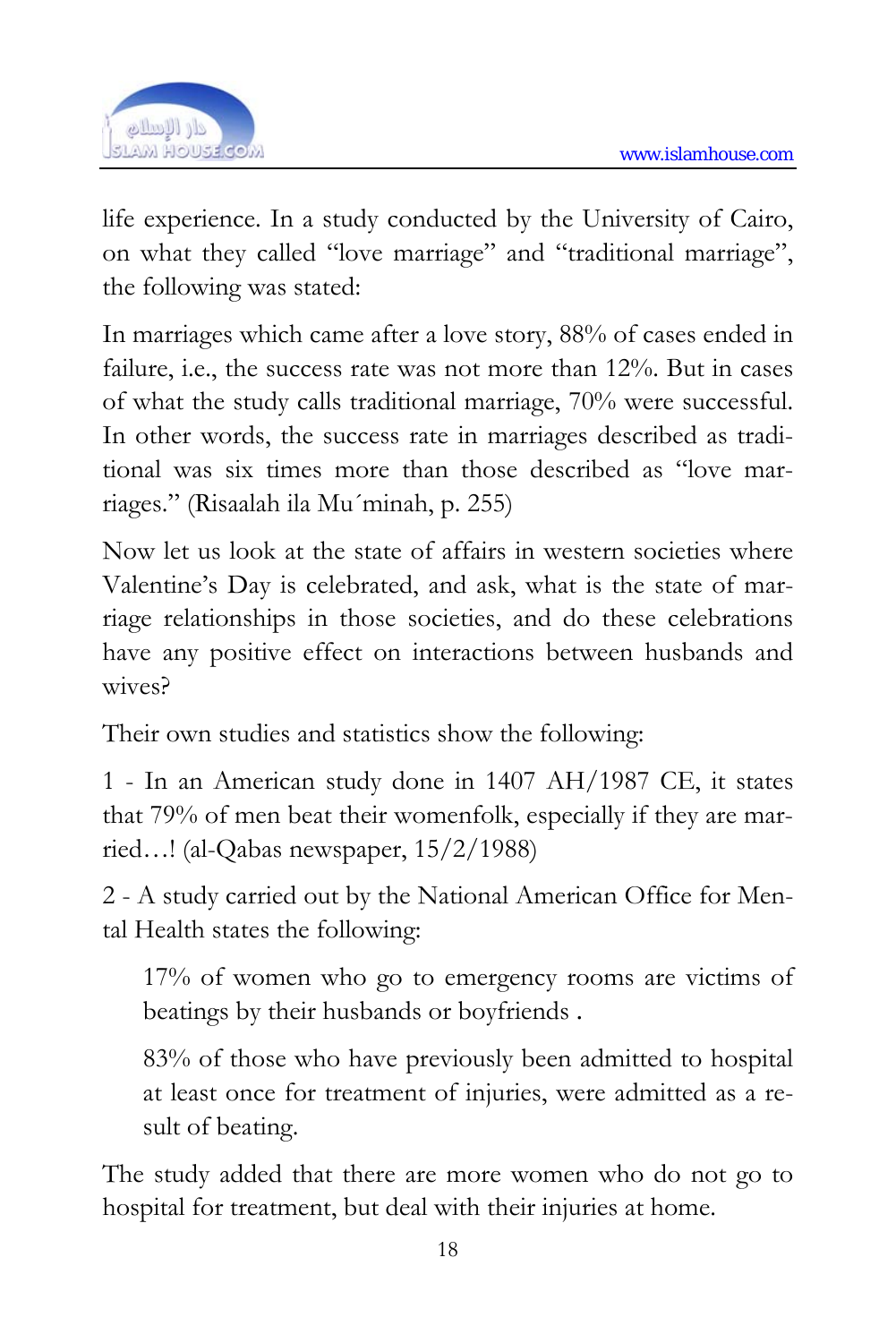

3 - In a report of the Central American Agency for Examination [FPT] it states that every 18 seconds there is a woman who is beaten by her husband somewhere in America.

4 - American Time magazine stated that around 4,000 wives out of approximately 6 million who are beaten die as a result of that beating.

5 - In a German study it said that no less that 100,000 women annually are exposed to acts of physical or psychological abuse on the part of their husbands or the men they live with. The real figure may exceed one million

6 - In France, approximately 2 million women face beatings.

7 - In Britain, in an opinion poll in which 7,000 women took part, 28% of them said that they had been subjected to attacks by their husbands and boyfriend.

So how can we believe that Valentine's Day is of any benefit to married couples? The truth is that it is a call for more permissiveness and immorality, and the forming of forbidden relationships.

The husband who sincerely loves his wife does not need this holiday to remind him of his love. He expresses his love for his wife at all times and on all occasions.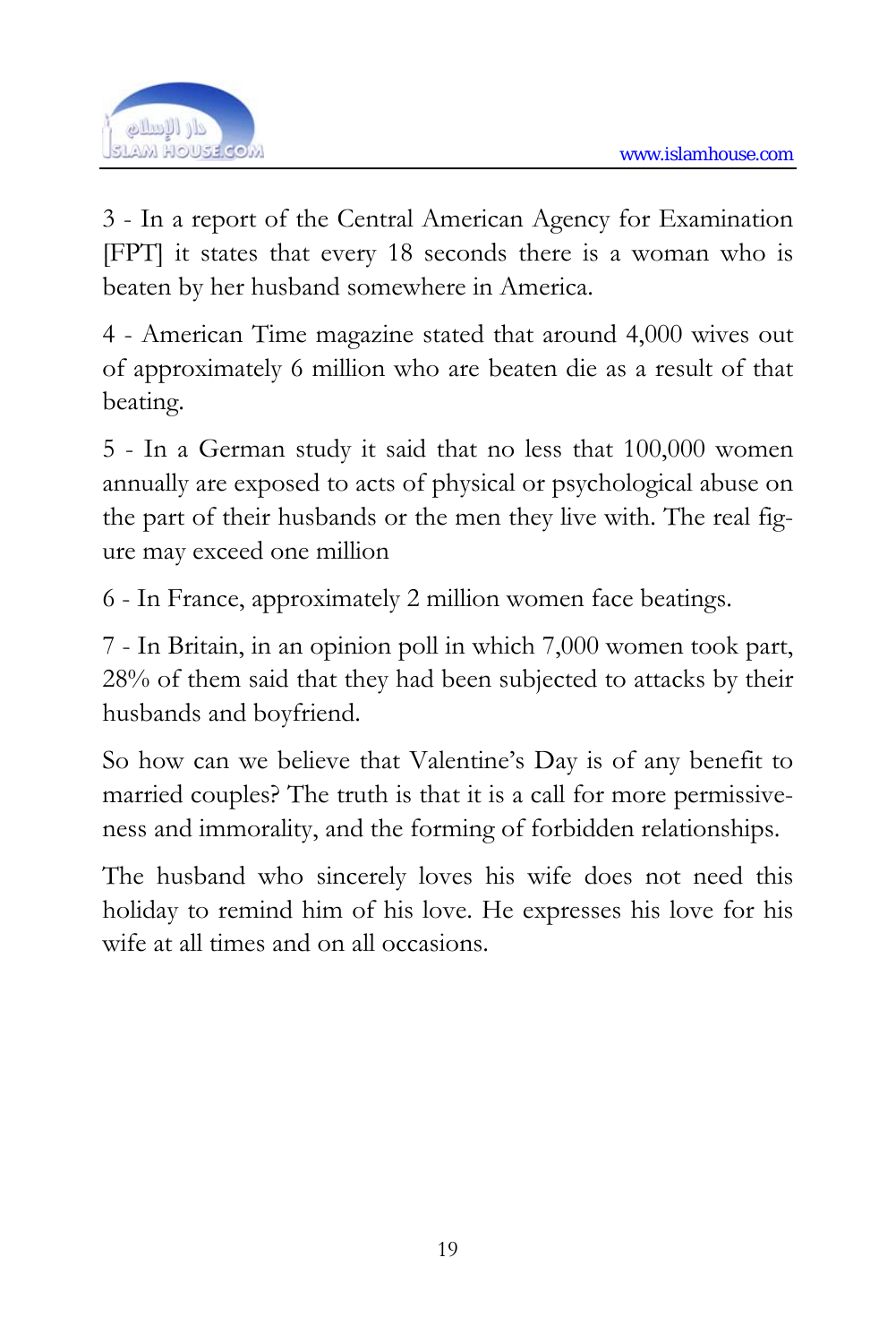

#### **The Muslim's Attitude towards Valentine's Day**

From the above discussion, the Muslim's attitude towards this holiday should be clear:

(1) He should not celebrate it, or join others in their celebrations of it, or attend their celebrations, because of the evidence quoted above which shows that it is forbidden to celebrate the festivals of the kuffaar.

Al-Haafiz al-Dhahabi (may Allaah have mercy on him) said: "If the Christians have a festival and the Jews have a festival, which belongs only to them, then the Muslim should not join them in that, just as he does not join them in their religion or their direction of prayer." (Tashabbuh al-Khasees bi Ahl al-Khamees, al-Hikmah magazine, 4/193)

Because one of the basic principles of the pious predecessors was al-walaa´ wa'l-baraa´ (loyalty and friendship vs. disavowal and enmity), it is obligatory for everyone who says Laa ilaaha ill-Allaah Muhammad Rasool Allaah to follow this principle. So he should love the believers and he should hate the disbelievers, oppose them, and be different from them. He should know that that will bring immeasurable benefits, just as imitating them causes far greater harm. In addition to that, when the Muslims imitate them it makes the kuffaar happy and fills their hearts with joy, and it leads the Muslims to love the kuffaar in their hearts. If any Muslim girl who celebrates this holiday because she sees Margaret or Hilary or whoever doing so, this undoubtedly reflects the fact that she is following them and approves of their behaviour. But Allaah says: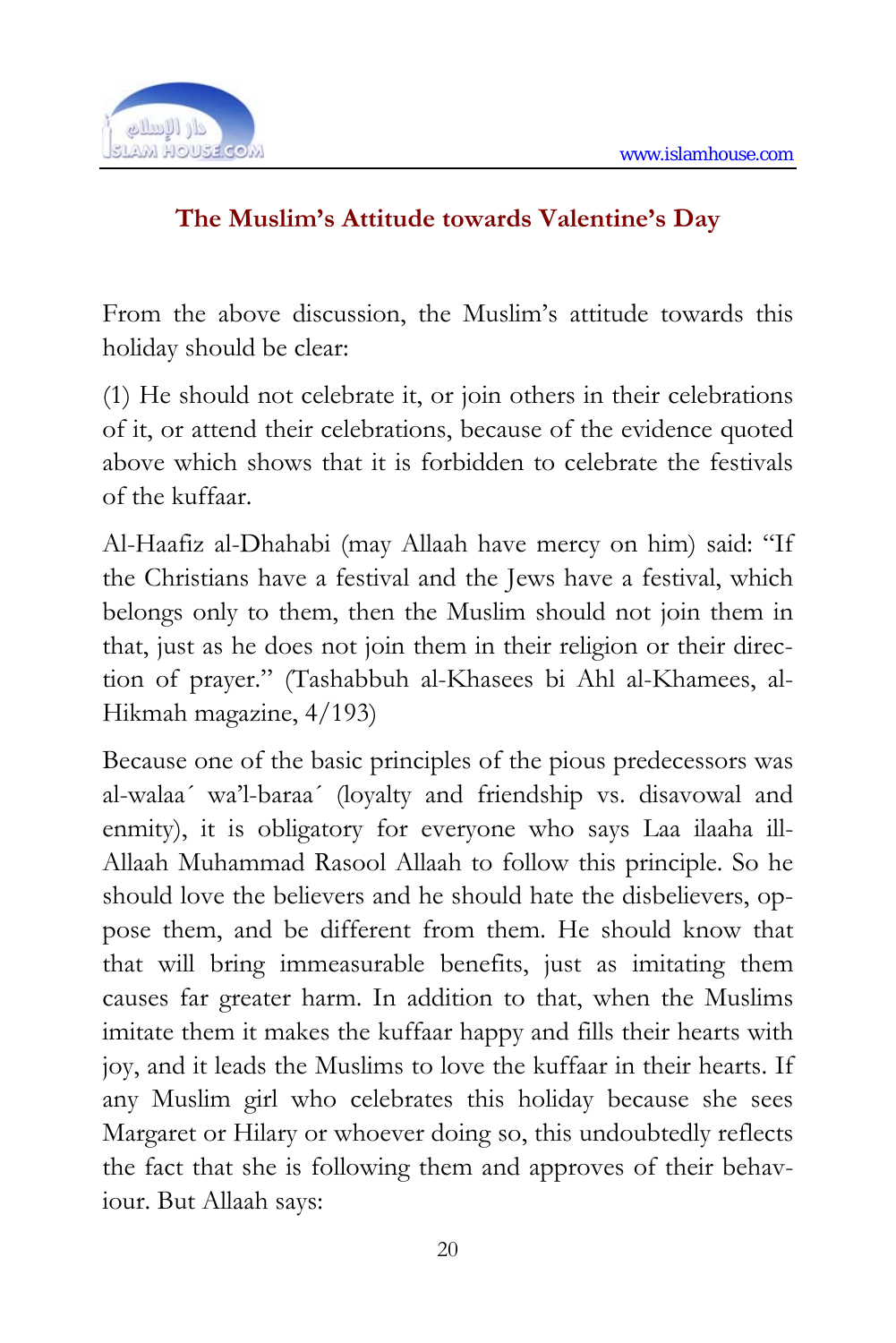

**"O you who believe! Take not the Jews and the Christians as Awliyaa´ (friends, protectors, helpers), they are but Awliyaa´ of each other. And if any amongst you takes them (as Awliyaa´), then surely, he is one of them. Verily, Allaah guides not those people who are the Dhaalimoon (polytheists and wrongdoers and unjust)"** [al-Maa'idah 5:51]

One of the bad effects of imitating them is that this makes it look as if there are more of them, as if they have more supporters and followers. How can it be appropriate for a Muslim who recites in every rak'ah,

**"Guide us to the Straight Way, The way of those on whom You have bestowed Your Grace, not (the way) of those who earned Your Anger, nor of those who went astray."** [al-Faatihah 1:6-7]

…to ask Allaah for guidance to the Straight Path of the believers and to keep him away from the path of those who have earned His anger and of those who went astray, then go and follow their path by choice and willingly?

Statistics indicate that Valentine's Day is second only to Christmas in popularity. So it is clear that the Feast of Love is one of the festivals of the Christians and that it is second only to the festival of Christmas, the celebration of the birth of the Messiah. So it is not permissible for Muslims to join in the celebrations of this date, because we are commanded to differ from them in their religion, customs and other things that belong exclusively to them, as is stated in the Qur`aan and Sunnah and scholarly consensus.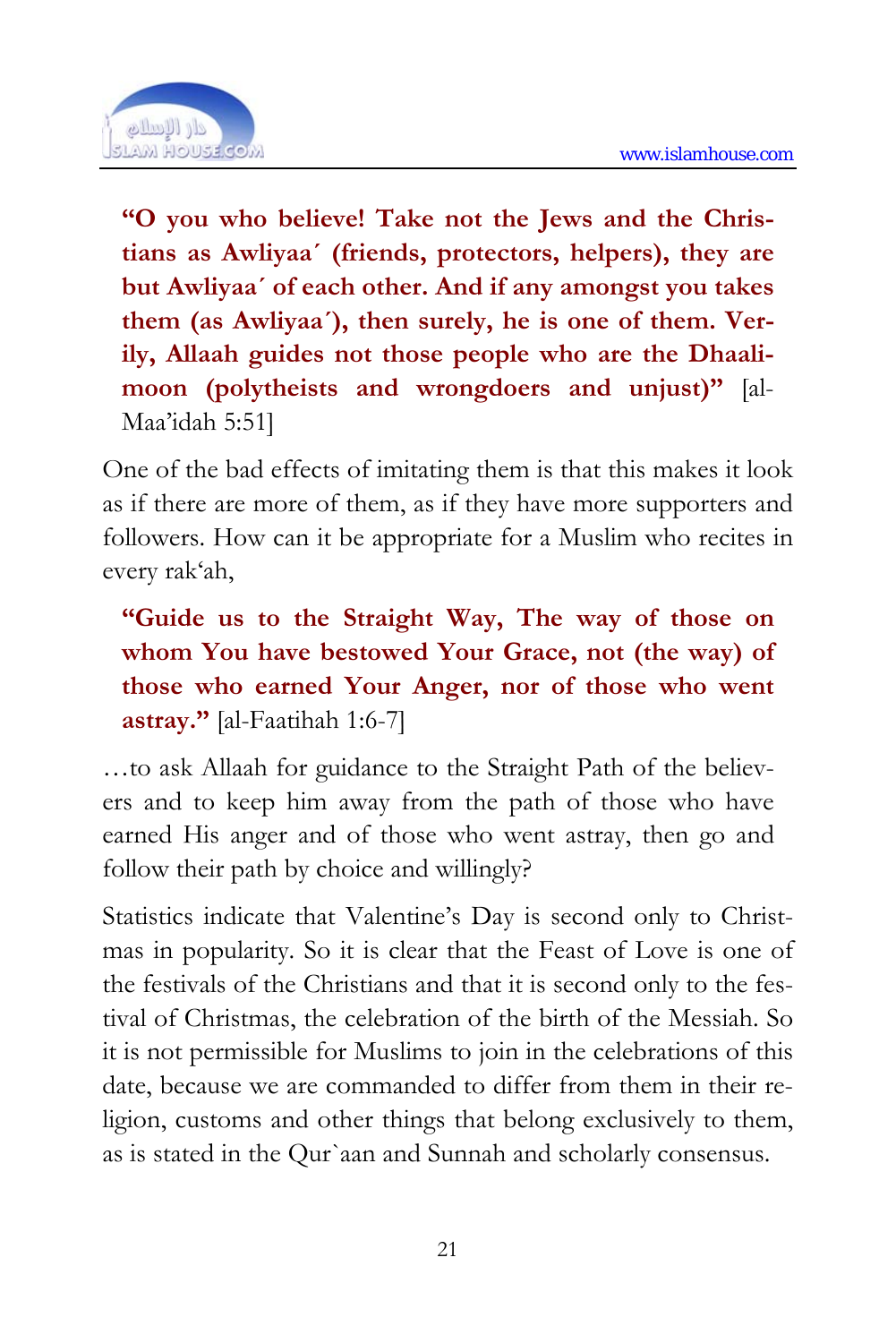

(2) He should not help the kuffaar in their celebrations, because it is one of the rituals of kufr, so helping them and approving of what they do is helping them to manifest kufr and make it prevail, and approving of it. The Muslim's religion does not allow him to approve of kufr or help others to manifest it and make it prevail. Hence Shaykh al-Islam Ibn Taymiyah (may Allaah have mercy on him) said:

**"It is not permissible for the Muslims to imitate them in anything that is specifically part of their festivals, whether it is food, clothing, bathing, lighting fires, or changing a custom of daily life or worship… To sum up, they should not do any of the specific rituals of their (the kuffaar's) festival on that day; rather the day of their festival should be just another ordinary day for the Muslim."** (Majmoo' al-Fataawa, 25/329)

(3) He should not help any Muslims who celebrate it. Rather it is obligatory to denounce them, because for the Muslims to celebrate the festivals of the kuffaar is an evil action which must be denounced. Shaykh al-Islam (Ibn Taymiyah) said: **"Just as we should not imitate them in their festivals, so too we should not help a Muslim to do that; rather he should be told not to do that."** (al-Iqtidaa', 2/519-520)

Based on what Ibn Taymiyah said, it is not permissible for Muslim businessmen to deal in gifts for Valentine's Day, whether they are particular kinds of clothes, red roses, or whatever. Similarly, it is not permissible for the one who is given a gift on this occasion to accept it, because by accepting it, he is showing approval of this holiday.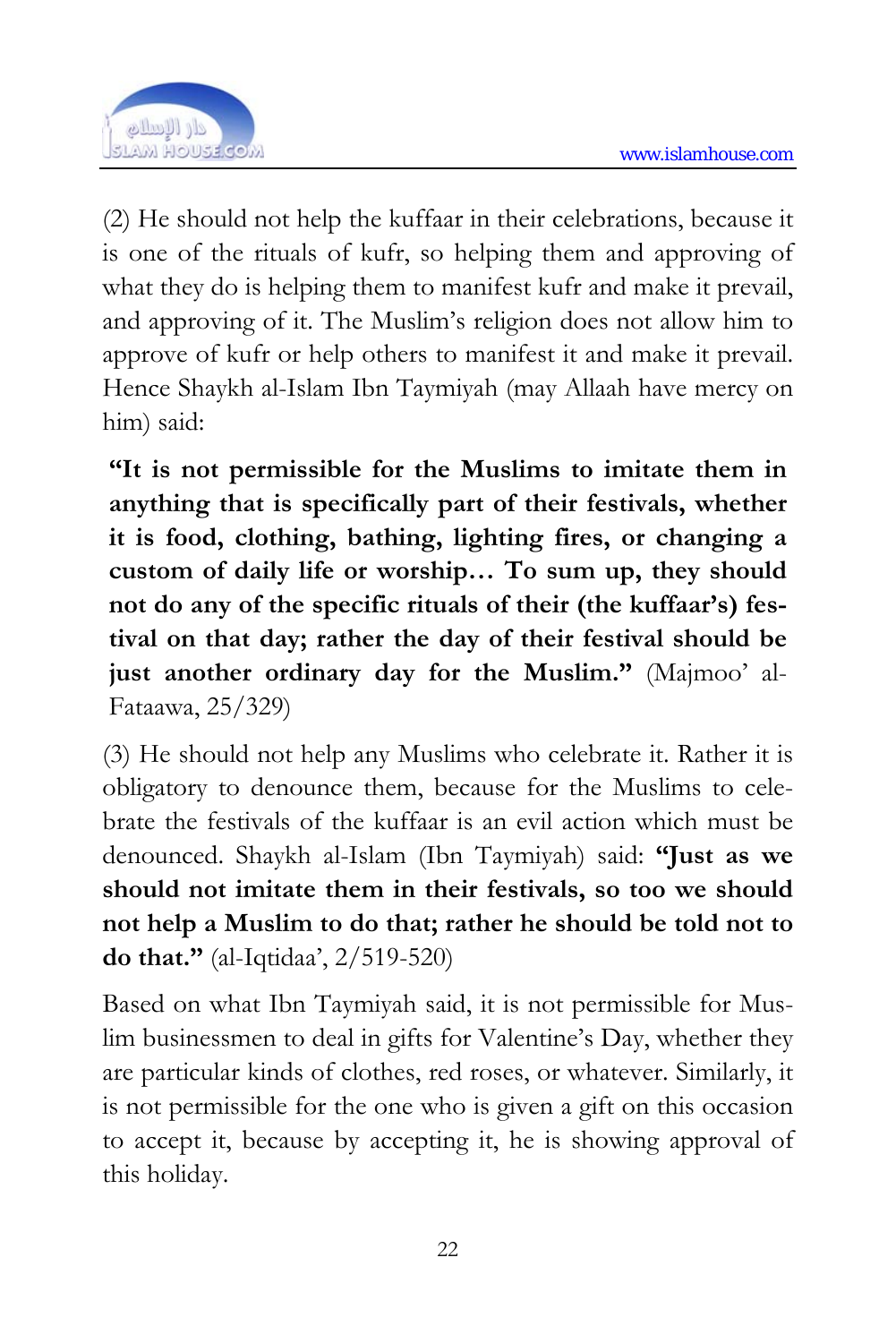

One of the daa'iyahs said:

"We went to a flower shop in one of the Muslim countries and we were shocked to find it completely prepared for this occasion, with red carpets at the entrance, red placards and red decorations. We were met by one of the people who worked there, and we asked him why they had done so much to decorate the place for this occasion. He said that these preparations had begun early, and that there had been very many orders… Then he told us that he had been amazed by that, because he was a new Muslim who had left Christianity. He had known about that before he became Muslim, so how come his customers were Muslims and not Christians

"Other shops ran out of red roses, which were being sold at high prices. When one of the female daa'iyahs entered upon the female students who were gathered in the lecture hall, she was dismayed to find them all carrying something red. One had a red rose, another had a red scarf, or a red handkerchief, or a red bag, or red socks…

Alas for the Muslim girls!"

Among the things that have been seen among the Muslims on this holiday:

1 - All the female students agreeing with their friends to tie a red ribbon on the right wrist.

2 - Wearing something red (a blouse, hair clip, shoes…). This reached such an extent last year that when we entered the classroom we found most of the students wearing it, as if it was a uniform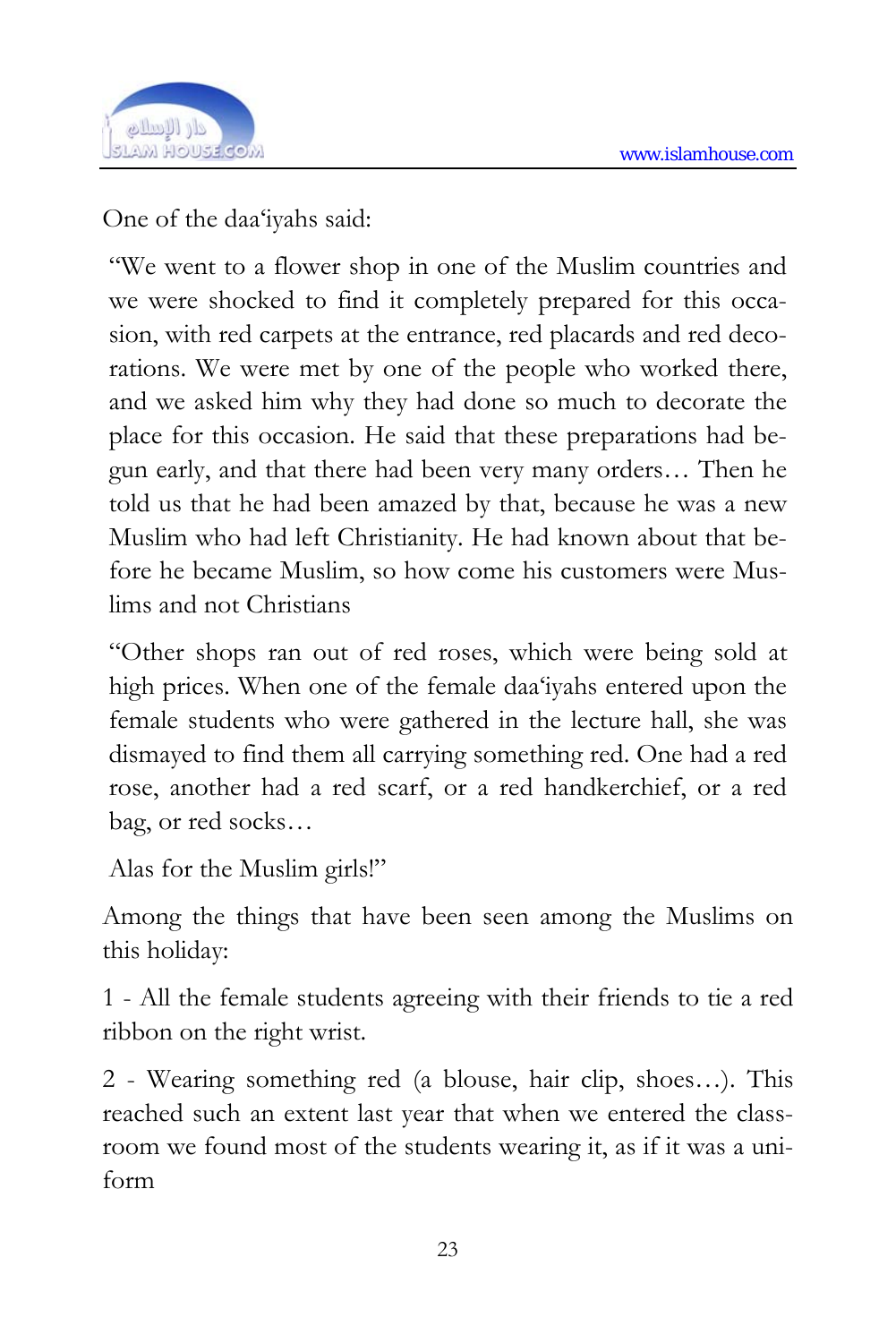

3 - Red balloons on which are written the words "I love you". They usually bring these out at the end of the school day, in an area far from where the teachers can see them.

4 - Writing names and hearts on their hands, or just initials.

5 - Red roses are widespread on this day.

Groups of girls entered their lecture rooms on February 14th, each of them wearing something red, with red heart-shaped stickers on their faces, wearing red make-up. They started to exchange red-coloured gifts and kiss one another warmly. This happened in more than one university in the Muslim world, even in an Islamic university. In other words they were celebrating Saint Valentine's Day.

On that day, secondary schools (high schools) were astonished by the large numbers of female students who brought red roses of the finest quality, coloured their faces with red cosmetics, wore red earrings, and started to exchange gifts and warm greetings, in celebration of this day.

Al-Mawsoo'ah al-'Arabiyyah (the Arabic Encyclopaedia) says that there are special customs for Valentine's Day, such as printing love poems on cards to be given to relatives and those whom one loves. Some of them draw funny pictures on these cards, and the most common phrase written on them is "Be my Valentine". Parties are often held during the day, where they dance in their fashion. The Europeans still celebrate this holiday. In Britain, sales of flowers reached 22 million pounds. More chocolate is consumed on this day, and companies offer free messages on their Web sites to advertise those sites.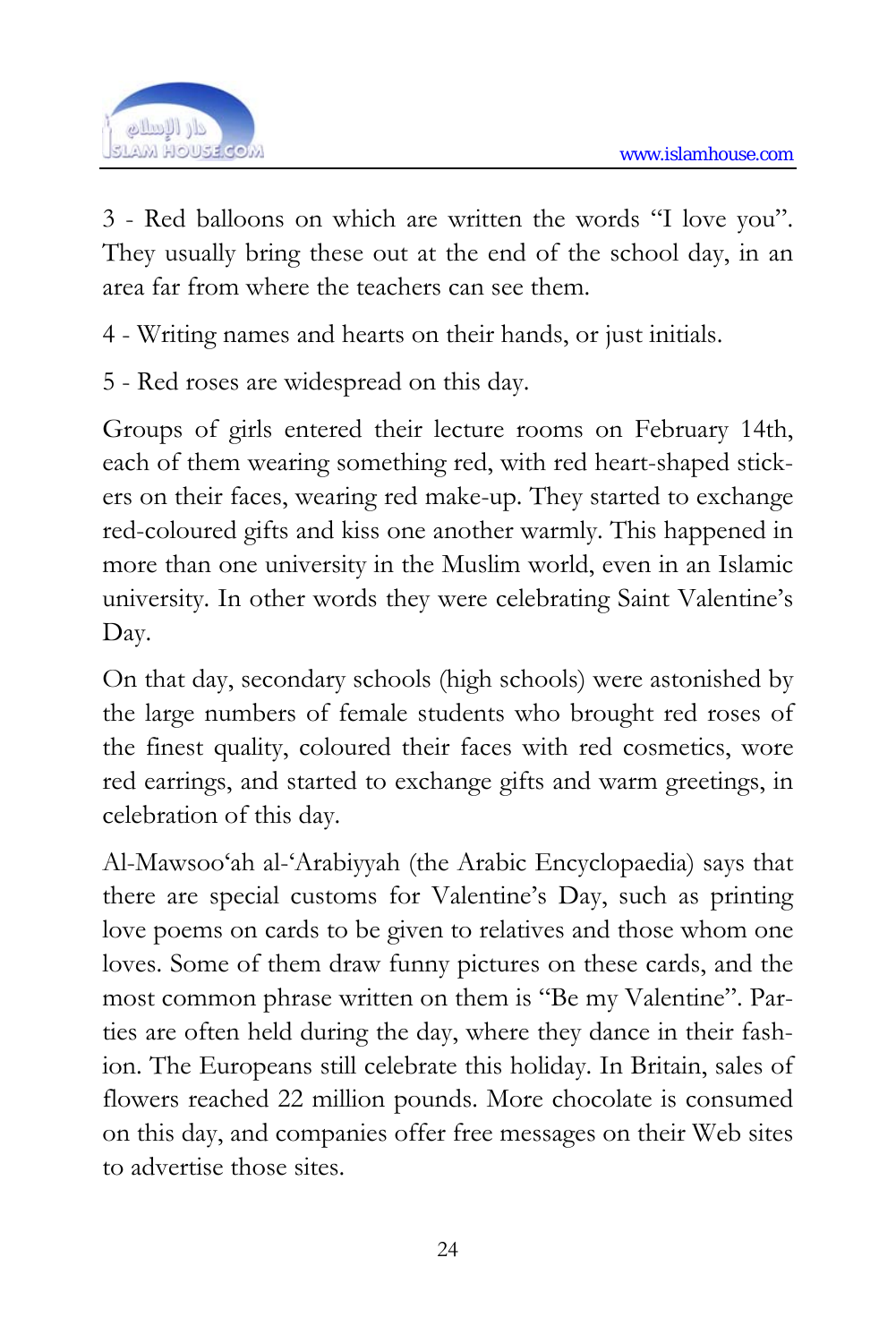

Valentine's Day has come to a number of Arab and Muslim countries, and has even reached the heartland of Islam (the Arabian Peninsula). It has reached societies which we had thought far removed from this insanity. In Riyadh the price of roses has risen in a crazy manner, so that a single rose costs 36 riyals (10 dollars), whereas before this day it cost 5 riyals. Gift shops and card shops compete in designing cards and gifts for this occasion, and some families hang up red roses in the windows of their homes on this day.

In some of the Gulf countries, shopping centers and hotels have organized special celebrations of Valentine's Day. Most of the stores and business places are covered with red. One of the finest Gulf hotels was full of balloons and dolls. Following the customs of the Feast of Love and the pagan myths, the restaurant put on a dramatic production with "Cupid", the idol of love in the Roman myths, nearly naked and carrying a bow and arrow. He and his cohorts were looking to select "Mr. & Mrs. Valentine" from among the people present.

Less expensive restaurants also celebrated this day in their own way. Some stores replaced their regular plates with heart-shaped plates, used red tablecloths and linens, and put a red rose on each table for the man to present to his beloved.

The latest Valentine's Day craze was started by the owner of a gift-shop in Kuwait. He imports (live) French rabbits which are small and have red eyes. He puts a necktie around the neck of each rabbit, and puts it in a small box to be given as a gift.

We must oppose these things by all possible means. The responsibility rests with us all.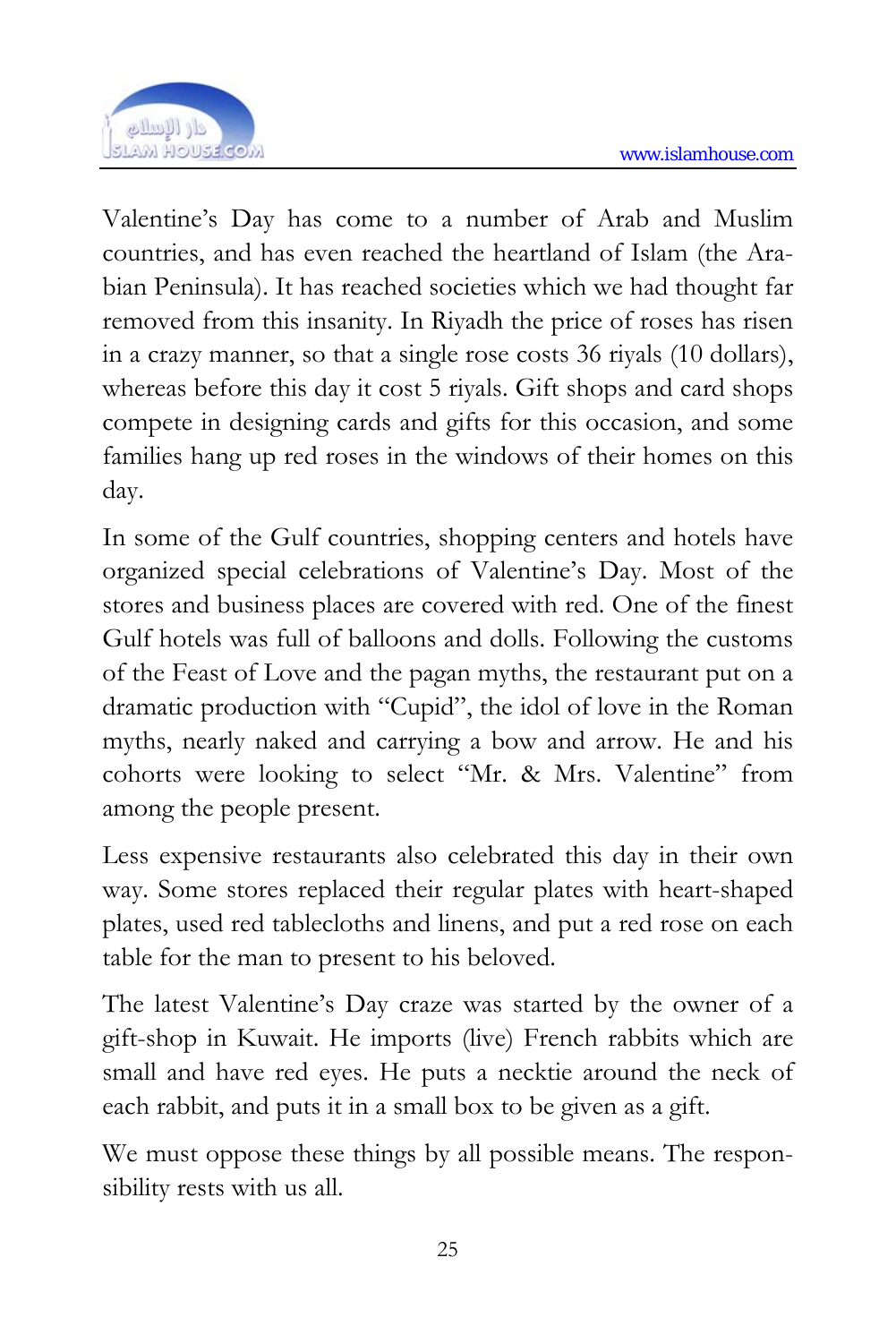

(4) We should not accept congratulations on Valentine's Day, because it is not a holiday or an Eid for the Muslims. If the Muslim is congratulated on this occasion, he should not return the congratulations. Ibn al-Qayyim (may Allaah have mercy on him) said:

**"With regard to congratulating others with the congratulations used by the kuffaar on such occasions, it is haraam by scholarly consensus, such as congratulating them on the occasion of their festivals or fasts, wishing them a blessed festival, etc. Even if the one who says this is free of kufr, it is still haraam. It is like congratulating someone for prostrating to the cross. It is even worse with Allaah and more hated by Him than congratulating someone for drinking alcohol, or committing murder or adultery, etc. Many of those who have no respect for religion do that, and they do not realize the abhorrence of their actions. Whoever congratulates a person for sin, innovation (bid'ah) or kufr exposes himself to the hatred and wrath of Allaah."** (Ahkaam Ahl al-Dhimmah, 1/441-442)

(6) We must explain the true nature of this holiday and other festivals of the kuffaar to those Muslims who have been deceived by them, and explain to them that it is essential for the Muslim to be distinguished by his religion and to protect his belief ('aqeedah) from anything that may damage it. This should be done out of sincerity towards the ummah and in fulfilment of the command to enjoin what is good and forbid what is evil.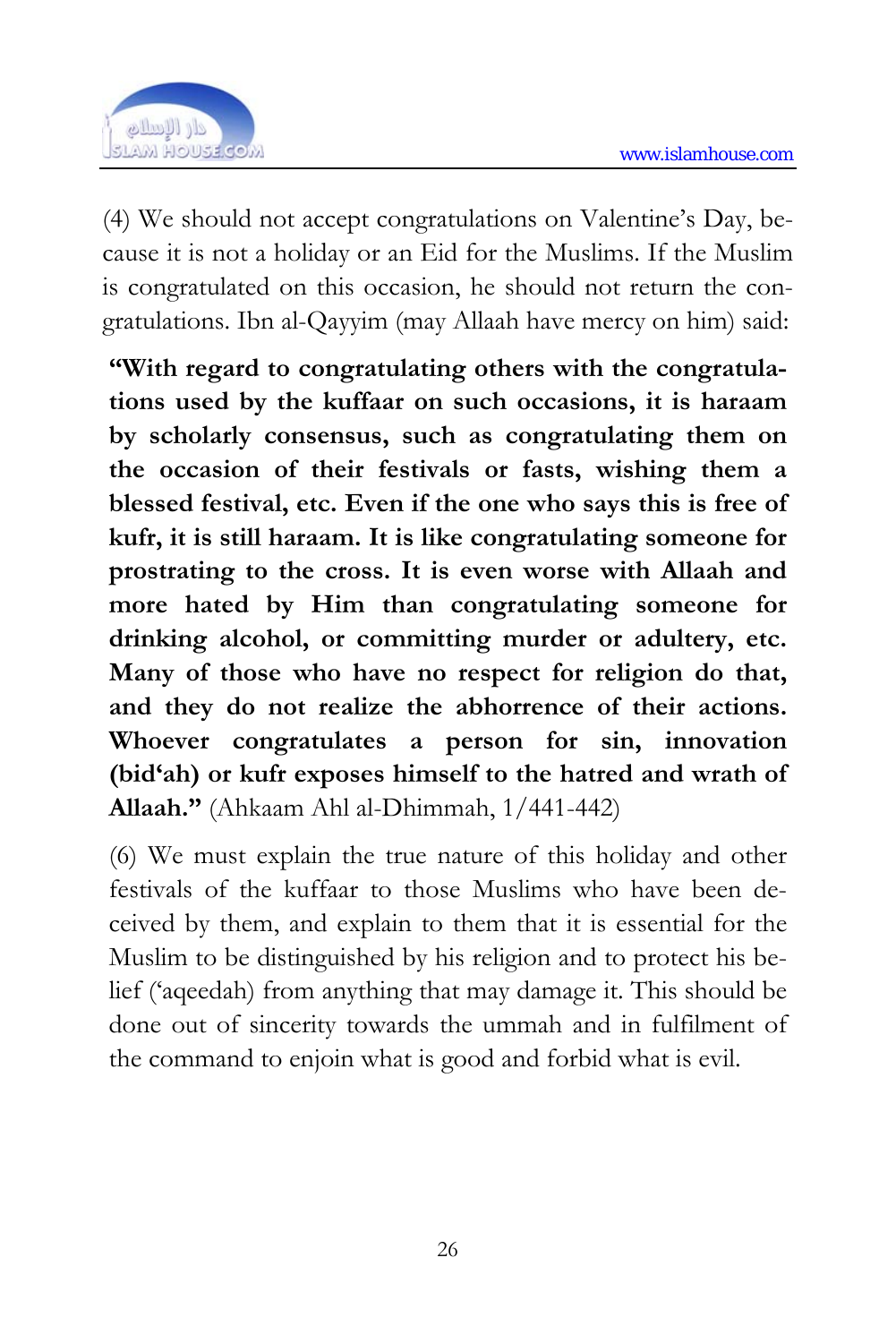

#### **Fatwas of Muslim Scholars concerning Valentine's Day**

The Fatwa of Shaykh Muhammad ibn Saalih al-'Uthaymeen (may Allaah have mercy on him:

Question:

In recent times the celebration of Valentine's Day has become widespread, especially among female students. This is one of the Christian holidays. They wear all red clothes, including their shoes, and they exchange red flowers… We hope that you can tell us the ruling on celebrating such holidays. What do you advise the Muslims to do with regard to such things? May Allaah keep you and take care of you.

He replied:

Celebrating Valentine's Day is not permitted for several reasons:

1- It is an innovated celebration which has no basis in sharee'ah.

2 - It calls for people to keep their hearts and minds busy with these foolish things that go against the guidance of the pious predecessors (may Allaah be pleased with them), so it is not permitted on this day to do any of the customs associated with that holiday, whether that be connected to food, drink, clothing, exchanging gifts or anything else. The Muslim should be proud of his religion and not be so weak of character that he follows everyone who makes a noise. I ask Allaah to protect the Muslims from all temptations, visible and invisible, and to take care of us and give us strength. And Allaah knows best.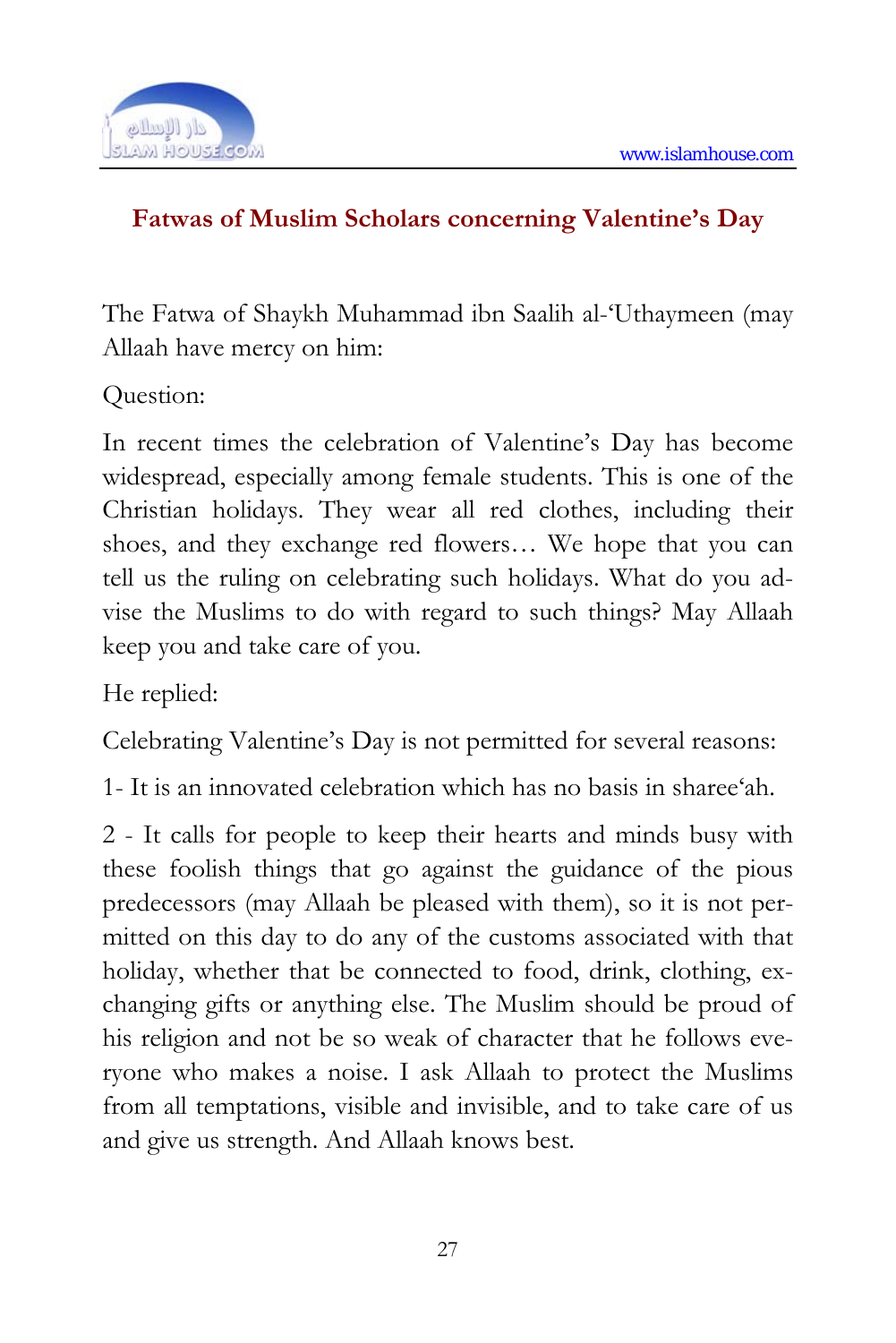

The Fatwa of Shaykh 'Abd-Allaah ibn 'Abd al-Rahmaan ibn Jibreen concerning celebrating this day:

He was asked: the celebration of the so-called Feast of Love (Valentine's Day) has become widespread among our boys and girls. This (Valentine) is the name of a saint who is venerated by the Christians, and this day is celebrated every year on February 14. They exchange gifts and red roses, and they wear red clothes. What is the ruling on celebrating this day, or exchanging gifts on this day? May Allaah reward you with good.

He answered:

Firstly, it is not permissible to celebrate such innovated festivals, because this is a newly-invented innovation (bid'ah) which has no basis in sharee'ah. So it is included in the hadeeth of 'Aa`ishah (may Allaah be pleased with her), who said that the Prophet  $(\frac{1}{2})$ said:

### **"Whoever innovates something in this matter of ours (i.e., Islam) which is not part of it, will have it rejected."**

… i.e., it will be thrown back upon the one who innovated it.

Secondly, this involves imitating and resembling the kuffaar in venerating that which they venerate and respecting their festivals and holidays, and imitating them in some of their religious practices. In the hadeeth it says,

#### **"Whoever imitates a people is one of them."**

Thirdly, the things that result from that, such as partying, idle play, singing, music, insolence, impertinence, unveiling, wanton display, mixing of men and women, and the appearance of women before non-mahrams, etc., are all things which are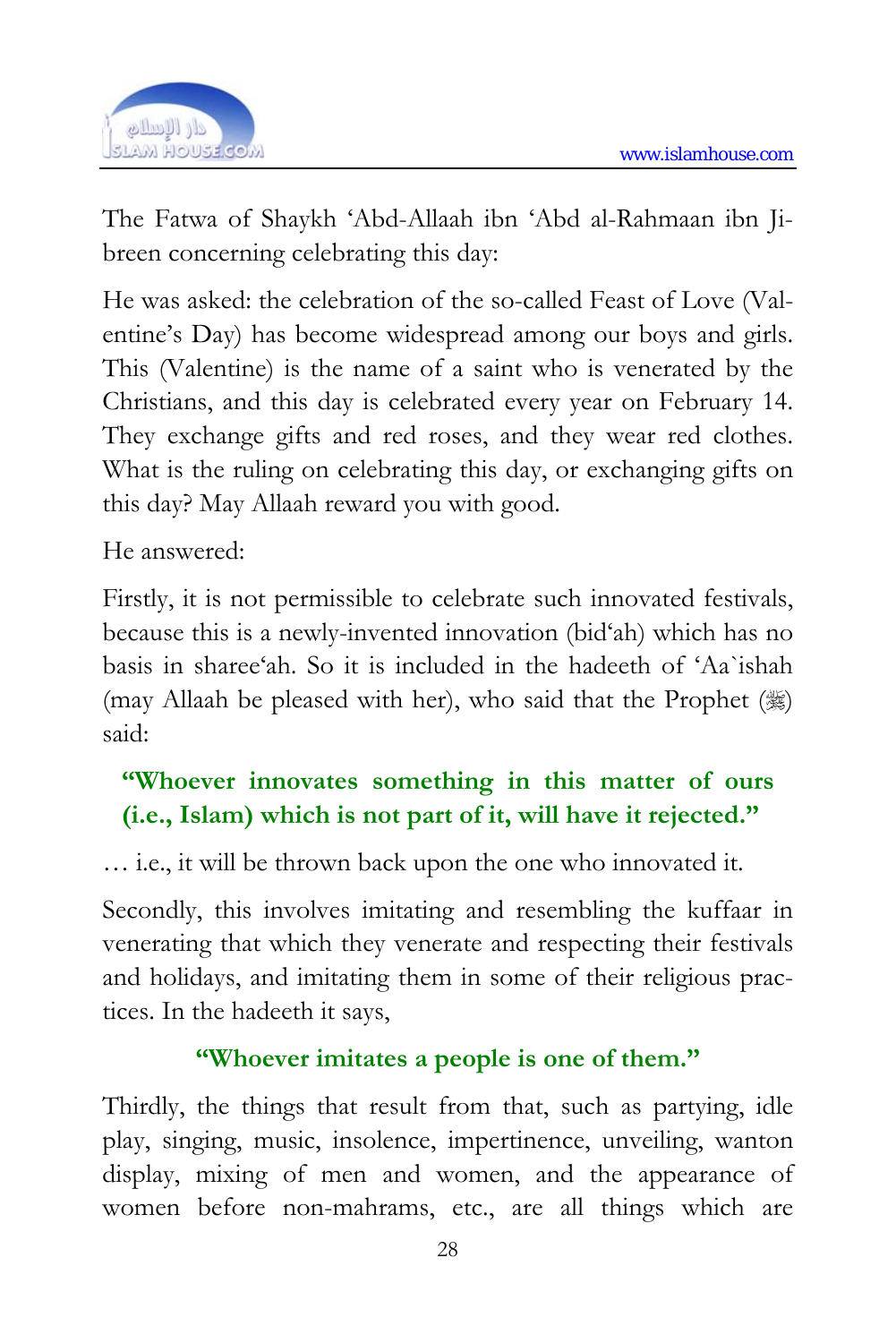

haraam, or are means which lead to immorality. So it should not be justified as an excuse for relaxation and entertainment, or claims that they will not overstep the mark, because that is not right. The one who cares about himself should keep away from sin and all that leads to it.

On this basis, it is not permissible to sell these gifts and roses, if one knows that the purchaser will celebrate these holidays, give them as gifts or otherwise use them to honour these days, so that the vendor will not be sharing in the guilt of the one who does this innovated action. And Allaah knows best.

The Fatwa of the Standing Committee:

The Standing Committee was also asked a question about this holiday: Some people celebrate the fourteenth day of February of each Christian year as the Day of Love (Valentine's Day), where they exchange gifts of red roses and wear red clothes, and congratulate one another. Some the bakeries make sweets that are red in colour, with hearts drawn on them, and some stores have advertisements for their products that are especially for this day. What is your opinion?

The Committee replied.

It is haraam for the Muslim to help with this festival or any other haraam celebration in any way, be it food, drink, buying, selling, manufacturing, corresponding, advertising or in any other way, because all of that constitutes helping one another in sin, transgression and disobedience towards Allaah and His Messenger, and Allaah says:

### **"Help you one another in Al-Birr and At-Taqwa (virtue, righteousness and piety); but do not help one another in**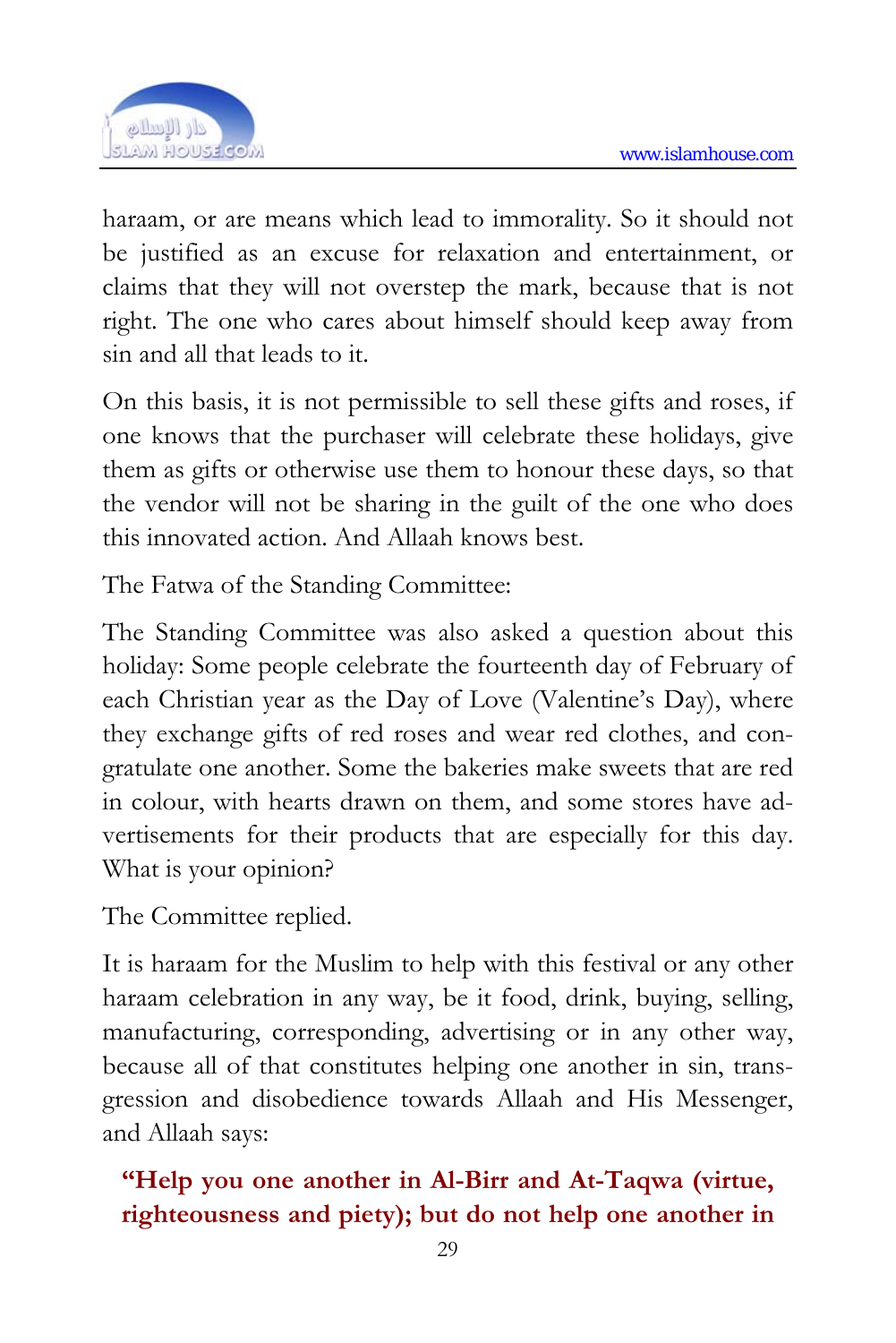

#### **sin and transgression. And fear Allaah. Verily, Allaah is Severe in punishment."** [al-Maa'idah 5:2]

So the Muslim must adhere to the Qur`aan and Sunnah in all his affairs, especially at times of fitan (temptation and tribulation) and when corruption is widespread. He should be smart and be careful to avoid falling into the misguidance of those who have earned the anger of Allaah and of those who went astray, and of the evildoers who hope not for reward from Allaah and do not show any respect towards Islam. The Muslim should seek refuge with Allaah and ask for His guidance and for help to adhere steadfastly to it, because none can guide except Allaah and none can make us remain steadfast except Him. And Allaah is the Source of strength. May Allaah bless our Prophet Muhammad and his family and companions, and grant them peace.

Al-Lajnah al-Daa'imah li'l-Buhooth al-'Ilmiyah wa'l-Iftaa '

Finally, we offer our brothers the following advice:

1- They should urge the khateebs (those who give the Friday sermon) of the mosques to tell the people and warn them. They should explain this matter to the imaam of the mosque and tell him when this day is approaching. They should give him a copy of the fatwas of the Standing Committee and of Shaykh Muhamamd ibn Saalih ibn 'Uthaymeen (may Allaah forgive him). Every person should make the effort to contact the imaam of his mosque and tell him about this. Certainly there are imaams of mosques among the brothers so perhaps the responsibility of telling them about this will be discharged when they read this article.